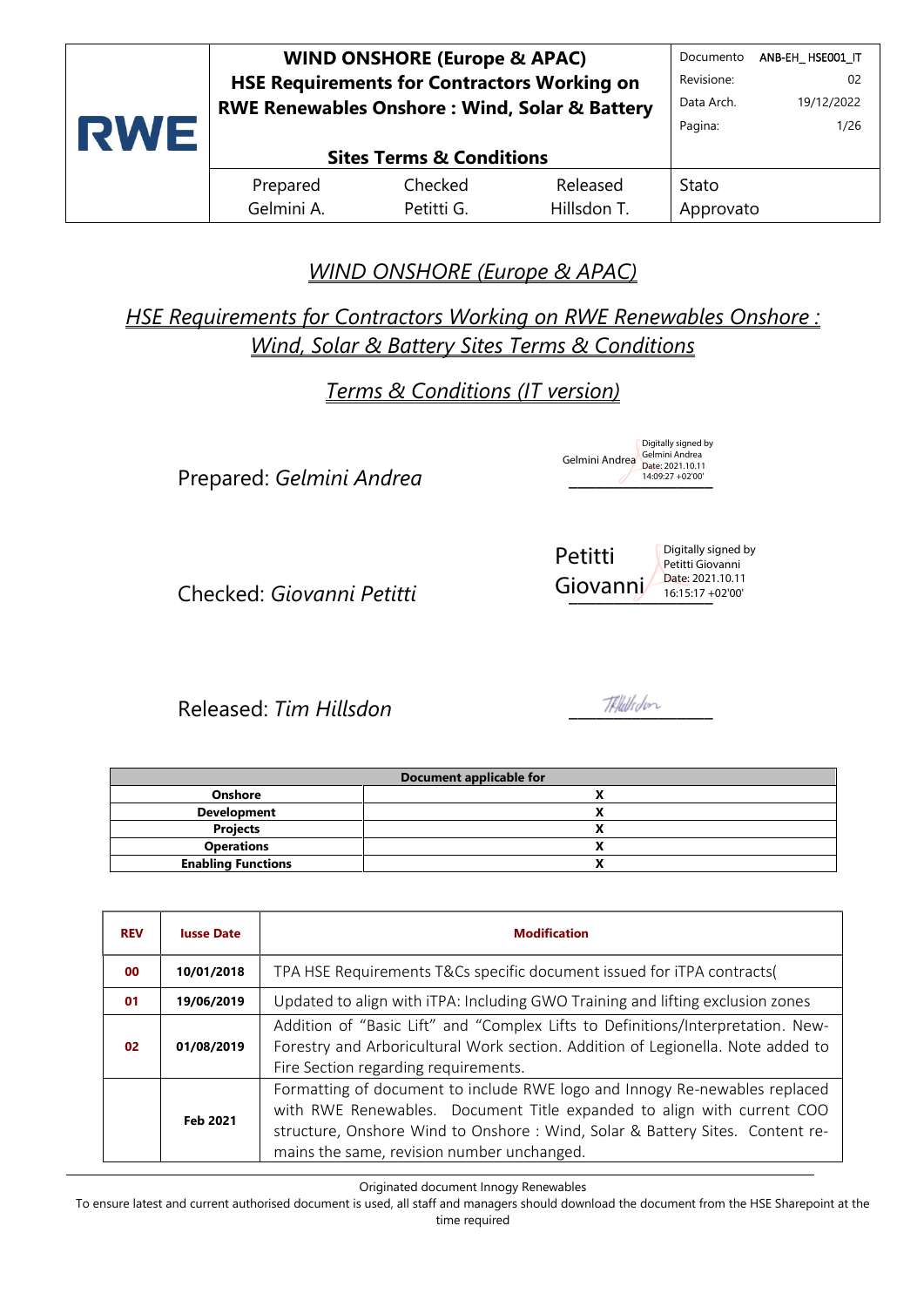#### **WIND ONSHORE (Europe & APAC)** Documento ANB-EH\_HSE001\_IT **HSE Requirements for Contractors Working on** Revisione:  $0<sup>2</sup>$ Data Arch. 19/12/2022 **RWE Renewables Onshore: Wind, Solar & Battery RWE** Pagina:  $2/26$ **Sites Terms & Conditions**

| Prepared   | Checked    | Released    | Stato     |
|------------|------------|-------------|-----------|
| Gelmini A. | Petitti G. | Hillsdon T. | Approvato |

#### **INDICE**

| 2.1 |  |
|-----|--|
| 2.2 |  |
| 2.3 |  |
| 2.4 |  |
| 2.5 |  |
| 2.6 |  |
| 2.7 |  |
| 2.8 |  |
| 2.9 |  |
|     |  |
|     |  |
|     |  |
|     |  |
|     |  |
|     |  |
|     |  |
|     |  |
|     |  |
| 3.1 |  |
| 3.2 |  |
|     |  |
| 4.1 |  |
|     |  |

Originated document Innogy Renewables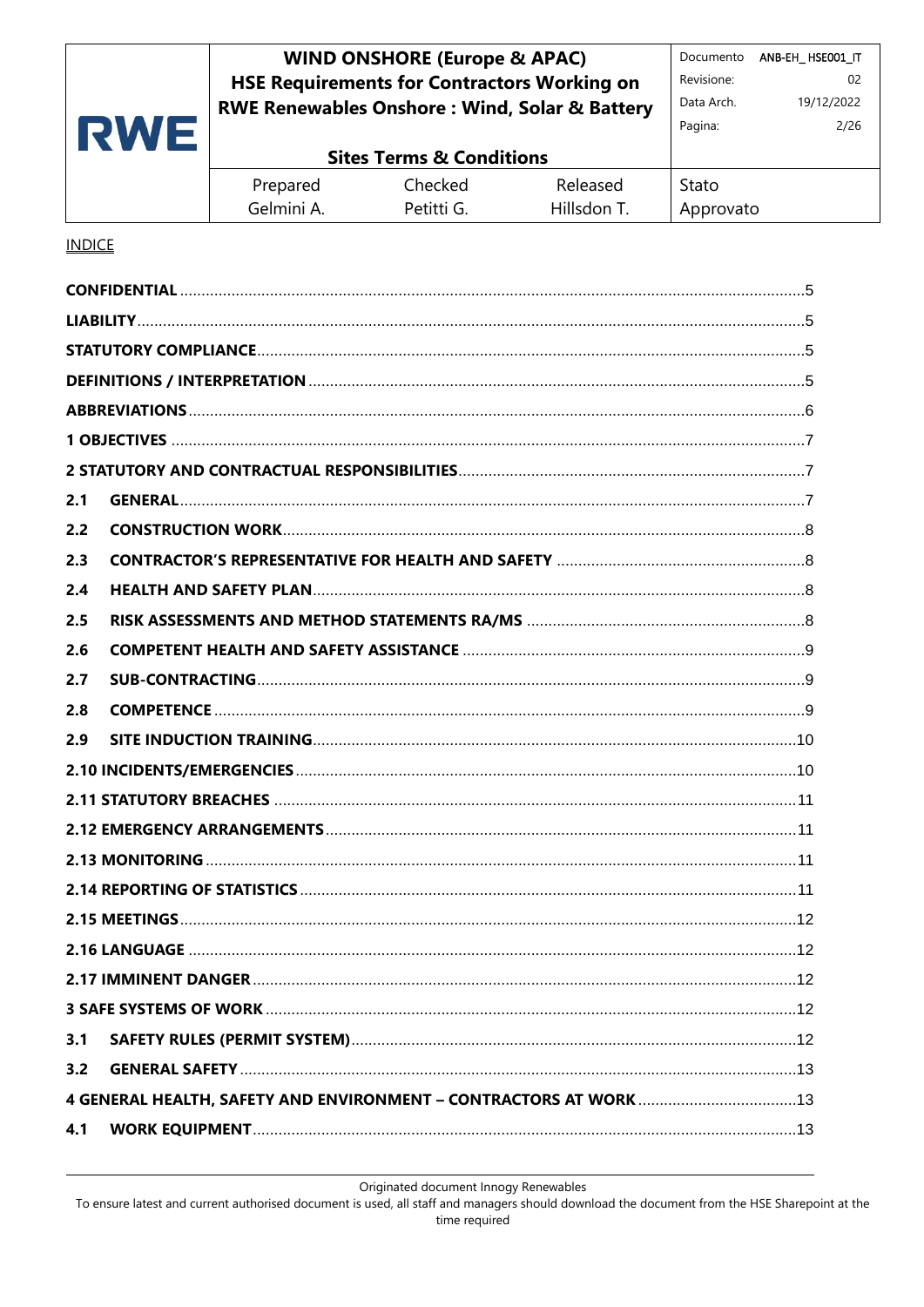|     |     |                                                          | <b>WIND ONSHORE (Europe &amp; APAC)</b><br><b>HSE Requirements for Contractors Working on</b> |             | Revisione: | Documento ANB-EH_HSE001_IT<br>02 |
|-----|-----|----------------------------------------------------------|-----------------------------------------------------------------------------------------------|-------------|------------|----------------------------------|
|     |     | <b>RWE Renewables Onshore: Wind, Solar &amp; Battery</b> |                                                                                               |             | Data Arch. | 19/12/2022                       |
|     | RWE |                                                          |                                                                                               |             | Pagina:    | 3/26                             |
|     |     |                                                          | <b>Sites Terms &amp; Conditions</b>                                                           |             |            |                                  |
|     |     | Prepared                                                 | Checked                                                                                       | Released    | Stato      |                                  |
|     |     | Gelmini A.                                               | Petitti G.                                                                                    | Hillsdon T. | Approvato  |                                  |
| 4.2 |     |                                                          |                                                                                               |             |            |                                  |
| 4.3 |     |                                                          |                                                                                               |             |            |                                  |
| 4.4 |     |                                                          |                                                                                               |             |            |                                  |
| 4.5 |     |                                                          |                                                                                               |             |            |                                  |
| 4.6 |     |                                                          |                                                                                               |             |            |                                  |
| 4.7 |     |                                                          |                                                                                               |             |            |                                  |
| 4.8 |     |                                                          |                                                                                               |             |            |                                  |
| 4.9 |     |                                                          |                                                                                               |             |            |                                  |
|     |     |                                                          |                                                                                               |             |            |                                  |
|     |     |                                                          |                                                                                               |             |            |                                  |
|     |     |                                                          |                                                                                               |             |            |                                  |
|     |     |                                                          |                                                                                               |             |            |                                  |
|     |     |                                                          |                                                                                               |             |            |                                  |
|     |     |                                                          |                                                                                               |             |            |                                  |
|     |     |                                                          |                                                                                               |             |            |                                  |
|     |     |                                                          |                                                                                               |             |            |                                  |
| 7.1 |     |                                                          |                                                                                               |             |            |                                  |
| 7.2 |     |                                                          |                                                                                               |             |            |                                  |
| 7.3 |     |                                                          |                                                                                               |             |            |                                  |
|     |     |                                                          |                                                                                               |             |            |                                  |
|     |     |                                                          |                                                                                               |             |            |                                  |
| 9.1 |     |                                                          |                                                                                               |             |            |                                  |
| 9.2 |     |                                                          |                                                                                               |             |            |                                  |
| 9.3 |     |                                                          |                                                                                               |             |            |                                  |
| 9.4 |     |                                                          |                                                                                               |             |            |                                  |
| 9.5 |     |                                                          |                                                                                               |             |            |                                  |
| 9.6 |     |                                                          |                                                                                               |             |            |                                  |
|     |     |                                                          |                                                                                               |             |            |                                  |
|     |     |                                                          |                                                                                               |             |            |                                  |
|     |     |                                                          |                                                                                               |             |            |                                  |

Originated document Innogy Renewables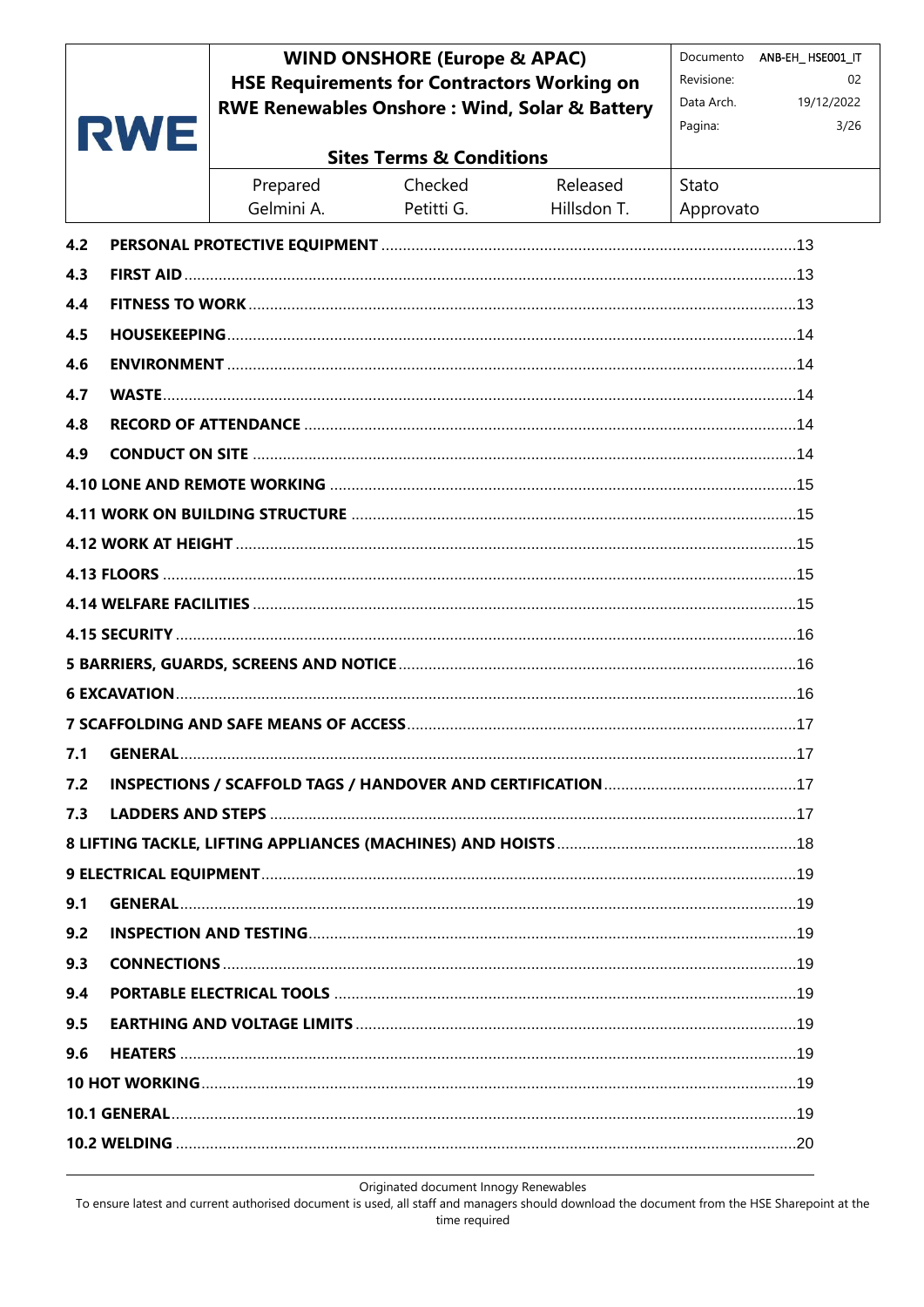# **WIND ONSHORE (Europe & APAC) HSE Requirements for Contractors Working on RWE Renewables Onshore: Wind, Solar & Battery**

Documento ANB-EH\_HSE001\_IT Revisione:  $02$ Data Arch. 19/12/2022

| RWE |            |                                     |             | Pagina:   | 4/26 |
|-----|------------|-------------------------------------|-------------|-----------|------|
|     |            | <b>Sites Terms &amp; Conditions</b> |             |           |      |
|     | Prepared   | Checked                             | Released    | Stato     |      |
|     | Gelmini A. | Petitti G.                          | Hillsdon T. | Approvato |      |
|     |            |                                     |             |           |      |
|     |            |                                     |             |           |      |
|     |            |                                     |             |           |      |
|     |            |                                     |             |           |      |
|     |            |                                     |             |           |      |
|     |            |                                     |             |           |      |
|     |            |                                     |             |           |      |
|     |            |                                     |             |           |      |
|     |            |                                     |             |           |      |
|     |            |                                     |             |           |      |
|     |            |                                     |             |           |      |
|     |            |                                     |             |           |      |
|     |            |                                     |             |           |      |
|     |            |                                     |             |           |      |
|     |            |                                     |             |           |      |
|     |            |                                     |             |           |      |
|     |            |                                     |             |           |      |
|     |            |                                     |             |           |      |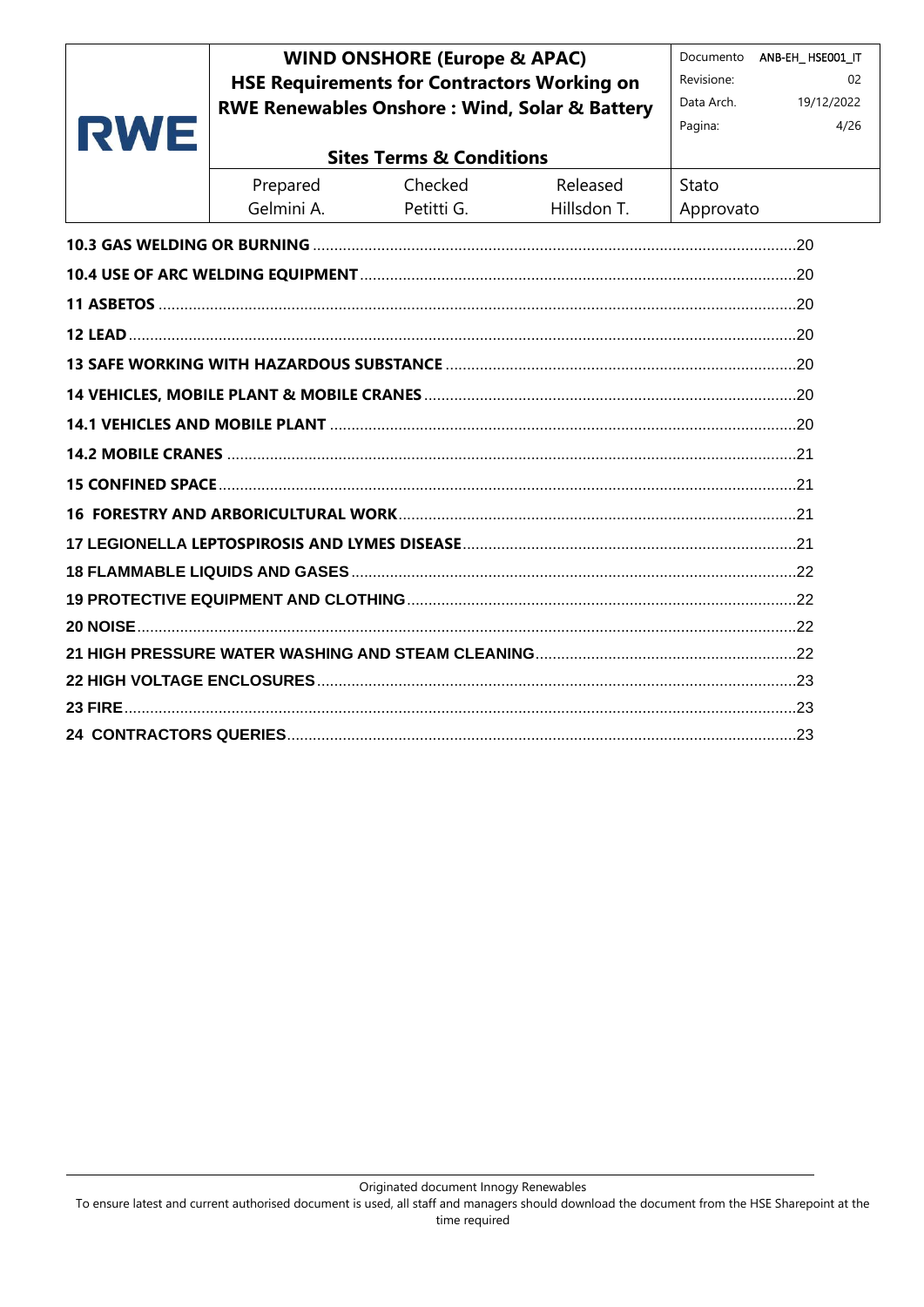| <b>RWE</b> | <b>WIND ONSHORE (Europe &amp; APAC)</b>                  |                                     |             | Documento  | ANB-EH HSE001 IT |
|------------|----------------------------------------------------------|-------------------------------------|-------------|------------|------------------|
|            | <b>HSE Requirements for Contractors Working on</b>       |                                     |             |            | 02               |
|            | <b>RWE Renewables Onshore: Wind, Solar &amp; Battery</b> |                                     |             | Data Arch. | 19/12/2022       |
|            |                                                          |                                     |             | Pagina:    | 5/26             |
|            |                                                          | <b>Sites Terms &amp; Conditions</b> |             |            |                  |
|            | Prepared                                                 | Checked                             | Released    | Stato      |                  |
|            | Gelmini A.                                               | Petitti G.                          | Hillsdon T. | Approvato  |                  |

#### <span id="page-4-0"></span>**CONFIDENTIAL**

RWE Renewables Italia S.r.l. is the owner of this document and all intellectual property rights in relation thereto. No part of this document may be reproduced, or transmitted in any form by any means, electronic, mechanical, photocopying, recording, or otherwise, without the prior written permission of RWE Renewables Italia S.r.l..

#### <span id="page-4-1"></span>**LIABILITY**

The user of this document has the obligation to employ safe working practices for any activities referred to and to adopt specific practices appropriate to local conditions. The information provided in this document is of general scope. It is the responsibility of the user to verify the appropriateness of the information, guidance or any general recommendations made within this document for specific applications. RWE Renewables Italia S.r.l. shall have no liability for any loss, damage, injury, claim, expense, cost, or other consequence howsoever arising, as a result of use or reliance upon any information contained in or omitted from this document.

#### <span id="page-4-2"></span>**STATUTORY COMPLIANCE**

This document sets the minimum standards expected by Innogy Renewables. Anyone wishing to rely on this document must make their own investigations as to the appropriate legislation, regulations and codes of good practice applicable. In the event of a conflict between such legislation, regulations and codes of good practice and this document, the legislation, regulations or codes of good practice should prevail.

#### <span id="page-4-3"></span>**DEFINITIONS / INTERPRETATION**

In this document the following words and expressions shall have the meanings hereby assigned to them:

|                     | Lifting operation where the load characteristics are considered straightforward and there are no significant hazards within               |
|---------------------|-------------------------------------------------------------------------------------------------------------------------------------------|
| "Basic Lifts"       | the working area or on the access route for the crane to the working area                                                                 |
|                     | Lifting operation where significant hazards have been identified with the load or with the working area or access route of                |
| "Complex Lift"      | the crane, and the crane is used to lift complex loads or persons, or where two or more cranes are used to lift the load, or              |
|                     | where the lifting operation is carried out at a location with exceptional hazards.                                                        |
| "Contract"          | means the Contract, or Agreement as defined in the Contract;                                                                              |
| "Contractor"        | means the Contractor, Consultant, Agent, or Service Provider as defined in the Contract;                                                  |
| "Control Room'      | A manned room or building used to monitor the wind turbines or site, which can be used to account for staff and Con-<br>tractors on site. |
| "Employer"          | means the Employer, Client, or Owner as defined in the Contract;                                                                          |
|                     | Is the official registration scheme in the United Kingdom, Isle of Man and Guernsey for installers and maintenance engi-                  |
| "Gas Safe Register" | neers dealing with gas appliances.                                                                                                        |

Originated document Innogy Renewables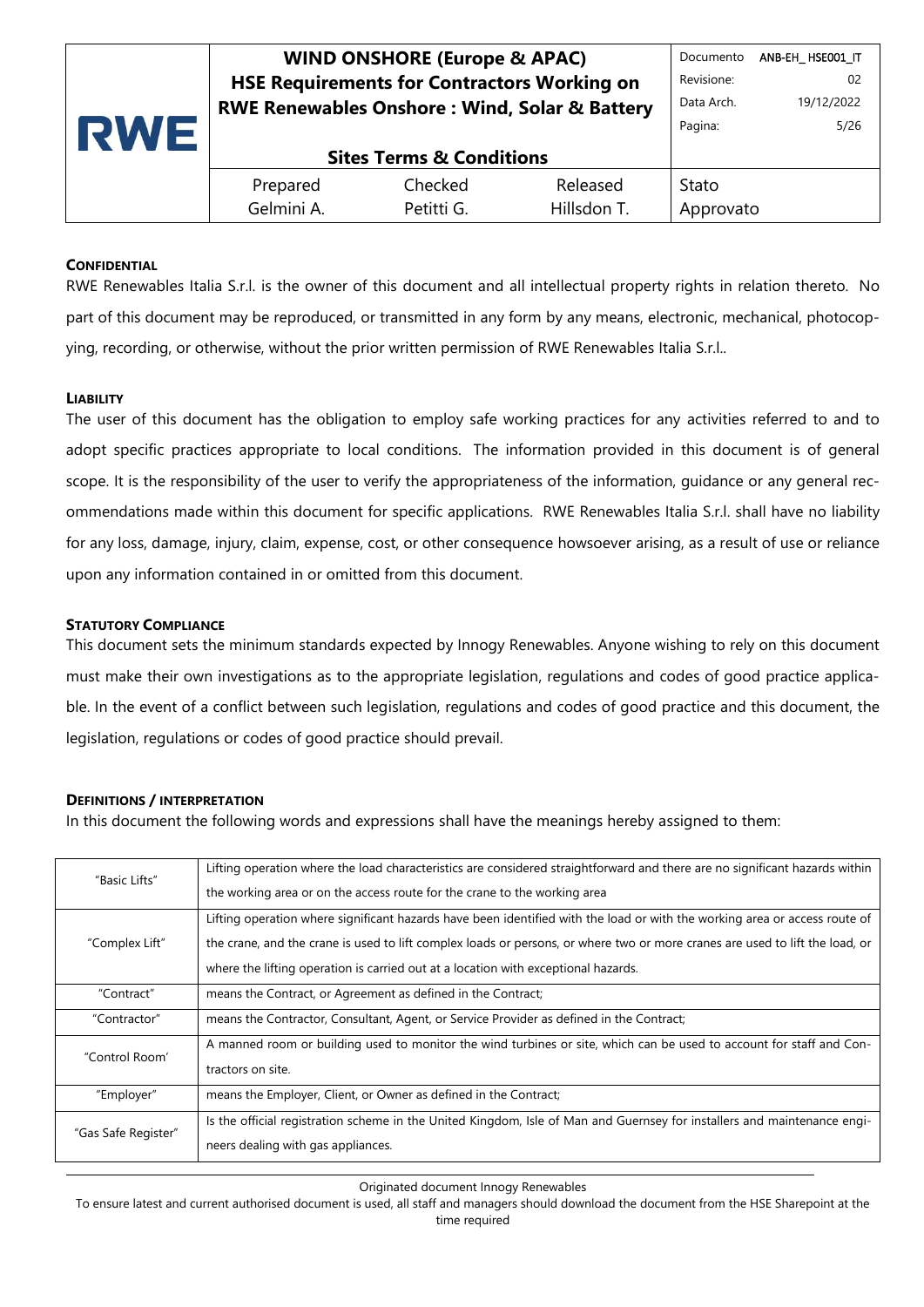# **WIND ONSHORE (Europe & APAC) HSE Requirements for Contractors Working on RWE Renewables Onshore : Wind, Solar & Battery**

Documento ANB-EH\_ HSE001\_IT Revisione: 02 Data Arch. 19/12/2022 Pagina: 6/26

| <b>Sites Terms &amp; Conditions</b> |            |             |           |
|-------------------------------------|------------|-------------|-----------|
| Prepared                            | Checked    | Released    | Stato -   |
| Gelmini A.                          | Petitti G. | Hillsdon T. | Approvato |

| Attachments used for anchoring, fixing or supporting the equipment to the load, which is not a permanent part of the<br>"Lifting Accessories"<br>load. |  |
|--------------------------------------------------------------------------------------------------------------------------------------------------------|--|
|                                                                                                                                                        |  |
|                                                                                                                                                        |  |
|                                                                                                                                                        |  |
| "Lifting Equipment"<br>Work equipment used for lifting or lowering a load                                                                              |  |
|                                                                                                                                                        |  |
| "Mobile Plant"<br>Ride-on plant equipment i.e. excavators, pavers, loading shovels etc.                                                                |  |
| Permit-to-work is a documented procedure that authorises certain people to carry out specific work within a specified                                  |  |
| "Permits"<br>time frame                                                                                                                                |  |
|                                                                                                                                                        |  |
| means the site of the Onshore: Wind Farm, Battery Storage or Solar Farm, or Employers premises which is identified in                                  |  |
| "Site"<br>the Contract;                                                                                                                                |  |
|                                                                                                                                                        |  |
| "Safety Rules"<br>means the Employers HV Safety Rules or Wind Turbine Safety Rules                                                                     |  |
| "Shall"<br>will or must. These make a task/duty mandatory                                                                                              |  |
|                                                                                                                                                        |  |
| "Simple Lifts"<br>Routine, non-complex lifts with minimal risk                                                                                         |  |
|                                                                                                                                                        |  |
| means the Technical Officer, Employers Representative, or Employers Project Manager, Employer Contact as defined in<br>"TO"                            |  |
| the Contract;                                                                                                                                          |  |

#### <span id="page-5-0"></span>**ABBREVIATIONS**

**RWE** 

| <b>ACOP</b>  | Approved Codes of Practice                        |
|--------------|---------------------------------------------------|
| <b>AED</b>   | Automated External Defibrillator                  |
| <b>ALARP</b> | As Low as Reasonably Practicable                  |
| <b>CDM</b>   | <b>Construction Design Management</b>             |
| <b>CISRS</b> | Construction Industry Scaffolders Record Scheme   |
| <b>CITB</b>  | <b>Construction Industry Training Board</b>       |
| <b>COSHH</b> | Control of Substances Hazards to Health           |
| CPCS         | <b>Construction Plant Competence Scheme</b>       |
| CSCS         | <b>Construction Skills Certification Scheme</b>   |
| <b>DoC</b>   | Declaration of Conformity                         |
| GWO          | <b>Global Wind Organisation</b>                   |
| <b>EMF</b>   | Electromagnetic Fields                            |
| <b>ESQCR</b> | Electricity Safety Quality Continuity Regulations |
| <b>FRA</b>   | Fire Risk Assessment                              |
| HSE&S        | Health, Safety, Environment and Security          |
| <b>HSG</b>   | Health and Safety Guidance                        |
| <b>HV</b>    | High Voltage (A voltage exceeding 1000 volts)     |
| <b>IEE</b>   | Institution of Electrical Engineers               |
| <b>IPAF</b>  | International Power Accessed Federation           |
| <b>JIB</b>   | Joint Industry Board                              |
| <b>LOLER</b> | Lifting Operations and Lifting Equipment          |

Originated document Innogy Renewables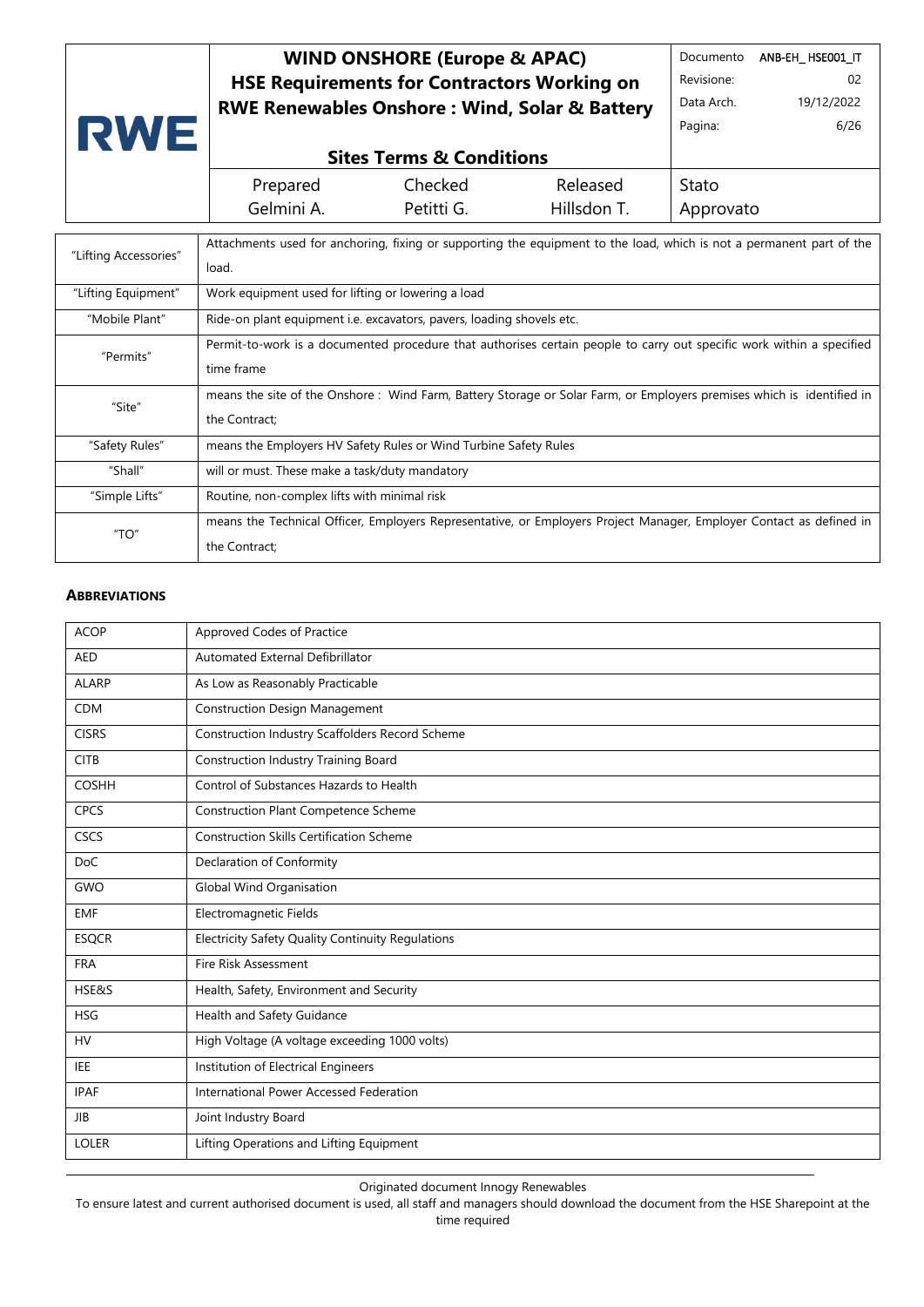| <b>RWE</b>   |  | <b>WIND ONSHORE (Europe &amp; APAC)</b><br><b>HSE Requirements for Contractors Working on</b><br><b>RWE Renewables Onshore: Wind, Solar &amp; Battery</b> |            |             | Documento<br>ANB-EH HSE001 IT<br>Revisione:<br>02<br>Data Arch.<br>19/12/2022<br>Pagina:<br>7/26 |  |
|--------------|--|-----------------------------------------------------------------------------------------------------------------------------------------------------------|------------|-------------|--------------------------------------------------------------------------------------------------|--|
|              |  | <b>Sites Terms &amp; Conditions</b>                                                                                                                       |            |             |                                                                                                  |  |
|              |  | Prepared                                                                                                                                                  | Checked    | Released    | Stato                                                                                            |  |
|              |  | Gelmini A.                                                                                                                                                | Petitti G. | Hillsdon T. | Approvato                                                                                        |  |
| LV           |  | Low Voltage (A voltage not exceeding 250 volts)                                                                                                           |            |             |                                                                                                  |  |
| <b>MS</b>    |  | <b>Method Statement</b>                                                                                                                                   |            |             |                                                                                                  |  |
| <b>MV</b>    |  | Medium Voltage (A voltage exceeding 250 volts but not exceeding 1000 volts)                                                                               |            |             |                                                                                                  |  |
| <b>NRSWA</b> |  | New Roads and Street Work Act                                                                                                                             |            |             |                                                                                                  |  |
| <b>PASMA</b> |  | Prefabricated Access Suppliers and Manufacturers Association                                                                                              |            |             |                                                                                                  |  |
| <b>PPE</b>   |  | Personal Protective Equipment                                                                                                                             |            |             |                                                                                                  |  |
|              |  |                                                                                                                                                           |            |             |                                                                                                  |  |

| <b>PUWER</b>  | Provision and Use Of Work Equipment                                  |
|---------------|----------------------------------------------------------------------|
| RA            | Risk Assessment                                                      |
| RAMS          | Risk Assessment Method Statement                                     |
| <b>RCA</b>    | Root Cause Analysis                                                  |
| <b>RIDDOR</b> | Reporting of Injuries Diseases and Dangerous Occurrences Regulations |
| SSoW          | Safe System of Work                                                  |
| SWL           | Safe Working Loads                                                   |

# <span id="page-6-0"></span>**1 OBJECTIVES**

The purpose of this document is to communicate the minimum requirements and expectations of the Employer in the application of health, safety and environmental standards on its Sites.

Sites include all Onshore : Wind farms, Solar, PV, Battery & Storage during development, construction and operations; and other premises where contractors are engaged to carry out work on the Employers behalf.

This document is intended to promote the health and safety of Contractors and their employees by establishing minimum standards for control and specific requirements to avoid danger from hazards during Contract work on the Employer's Sites or premises.

Whatever may be the pressure for speedy completion of the work, the Employer takes everyone's health and safety seriously and whilst you are with us, we ask you join our team to ensure that your actions support the positive proactive safety standards we expect. RWE Renewables are committed to continuously improving our safety culture and as a result you may be requested to take part in short safety stand down sessions. Please be receptive to these communications and engagements to work with us to ensure everyone gets home safely at the end of every day.

In the Contract RWE Renewables may provide additional health and safety information to the Contractor regarding the specific Contract work. This document describes the arrangements required of the Contractor for the management of health and safety and highlights the most common hazards and hazardous activities encountered during work on RWE Renewables Onshore sites together with the minimum acceptable standards for control to be exercised by the Contractor. The hazards and hazardous activities identified within this document are not to be considered exhaustive, but it contains those most frequently encountered and most likely to cause injury or ill health.

This document must be read carefully, and its receipt acknowledged in writing in connection with a specific Contract. No variation will be permitted without the express written permission of the Employers responsible person for the Contract, For example in the UK this person would be the Technical Officer (TO) and for the purposes of this document any further reference to a TO will mean the person responsible for the Contract.

### <span id="page-6-1"></span>**2 STATUTORY AND CONTRACTUAL RESPONSIBILITIES**

#### <span id="page-6-2"></span>**2.1 GENERAL**

The Contractor shall ensure that its employees, those of its sub-contractors and any other agent acting on behalf of the Contractor comply with all applicable aspects of health and safety legislation.

To ensure latest and current authorised document is used, all staff and managers should download the document from the HSE Sharepoint at the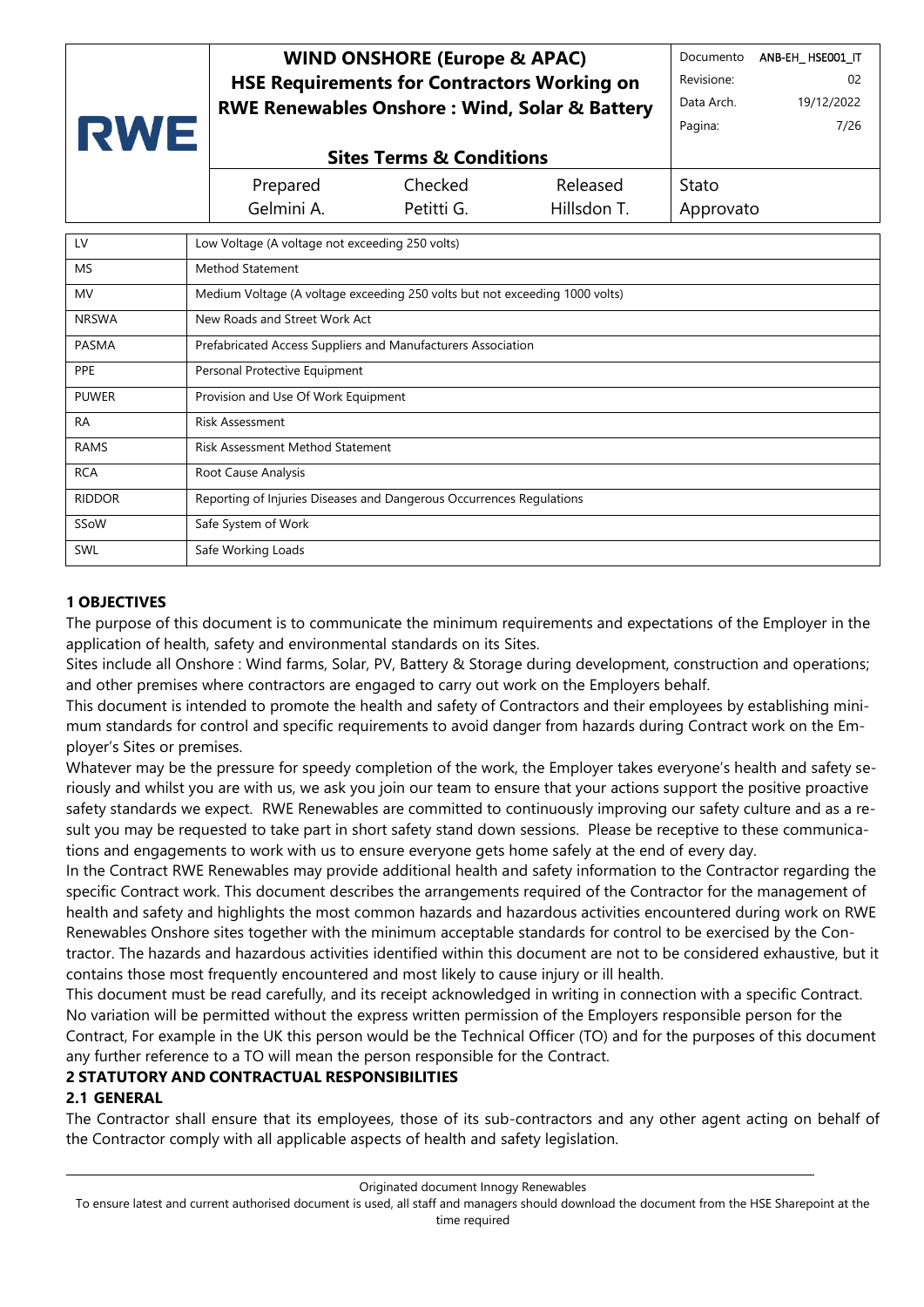| Revisione:<br><b>HSE Requirements for Contractors Working on</b>       | 02         |
|------------------------------------------------------------------------|------------|
|                                                                        |            |
| Data Arch.<br><b>RWE Renewables Onshore: Wind, Solar &amp; Battery</b> | 19/12/2022 |
| Pagina:<br><b>RWE</b>                                                  | 8/26       |
| <b>Sites Terms &amp; Conditions</b>                                    |            |
| Checked<br>Released<br>Prepared<br>Stato                               |            |
| Gelmini A.<br>Hillsdon T.<br>Petitti G.<br>Approvato                   |            |

Compliance with the provisions of this document shall not relieve the Contractor of any of its responsibilities under the Contract, nor of any obligation imposed upon it by any local law, legislation or regulation.

The Contractor shall also ensure the achievement and maintenance of the health and safety standards contained in Approved Codes of Practice, recognised industry guidance and best practice documents.

# <span id="page-7-0"></span>**2.2 CONSTRUCTION WORK**

The Employer will advise in the Contract if the work to be carried out is defined as construction work.

If the work is defined as construction work then specific legislation covering construction health and safety may apply.

# <span id="page-7-1"></span>**2.3 CONTRACTOR'S REPRESENTATIVE FOR HEALTH AND SAFETY**

The Contractor shall nominate a senior person to be accountable for meeting all contractual and statutory obligations for the health and safety of its own and sub contractor's employees and other persons affected by the Contract work.

# <span id="page-7-2"></span>**2.4 HEALTH AND SAFETY PLAN**

The Contractor shall prepare and submit a contract specific health and safety plan.

The health and safety plan shall be submitted to the TO at the time stated in the Contract, or if no such time is specified, at least 2 weeks prior to commencement of work on site. The extent of the plan should be appropriate to the nature and complexity of the work to be undertaken.

If the Health and Safety Plan is deemed to be insufficient or unsuitable by the Technical Officer, then the Contractor shall modify the plan.

The Health and Safety Plan must be accepted by the Technical Officer prior to the work commencing.

The plan should explain in detail how health and safety will be managed during the contract works and make reference to the relevant HSE Guidance.

In particular the plan should include:

• The organisational arrangements, identifying the Contractor's staff to be primarily responsible, for the management of health and safety on site,

- The contractor's arrangements for ensuring the competence of employees and subcontractors,
- Arrangements for the site induction training,

• Arrangements for the assessment of risks to health and safety and copies of relevant assessments to be added to the project site folders during the project execution,

• Details of preventative measures for the control of all reasonably foreseeable hazards and hazardous activities that may be encountered during the works, The hazards will include those highlighted by RWE Renewables in the specification together with those that may arise due to the contractor's activities on site. The control measures shall meet the standards laid down in subsequent sections of this document,

• Arrangements for making amendments to risk assessments, method statements and controls following any changes to work plans,

• Details of general health and safety rules to be observed by employees and subcontractors,

• Arrangements for communicating with employees and other contractors on matters affecting their health and safety,

• A list of activities for which individual method statements will be developed and the arrangements for vetting method statements provided by sub-contractors,

- First aid, welfare and emergency arrangements,
- Arrangements for monitoring compliance with health and safety requirements,
- Arrangements for review of the plan

It should be noted that ultimate responsibility to plan for health and safety is with the Contractor.

The TO may, for short duration, low risk work, permit the contractor to submit a shortened version of the health and safety plan described above.

# <span id="page-7-3"></span>**2.5 RISK ASSESSMENTS AND METHOD STATEMENTS RA/MS**

To ensure latest and current authorised document is used, all staff and managers should download the document from the HSE Sharepoint at the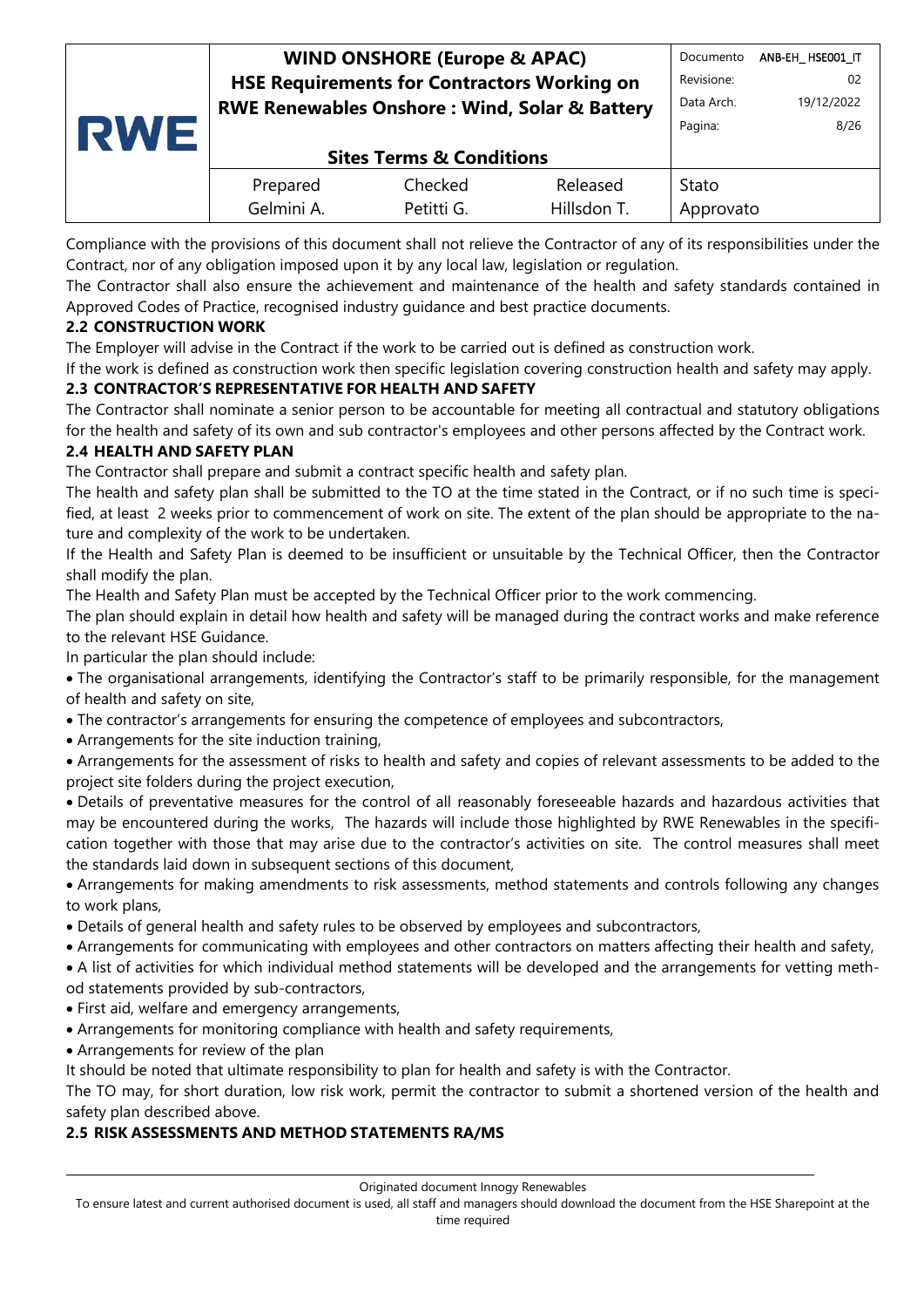| RWE | <b>WIND ONSHORE (Europe &amp; APAC)</b>                  |            |             | Documento  | ANB-EH HSEO01 IT |
|-----|----------------------------------------------------------|------------|-------------|------------|------------------|
|     | <b>HSE Requirements for Contractors Working on</b>       |            |             |            | 02               |
|     | <b>RWE Renewables Onshore: Wind, Solar &amp; Battery</b> |            |             | Data Arch. | 19/12/2022       |
|     |                                                          |            |             | Pagina:    | 9/26             |
|     | <b>Sites Terms &amp; Conditions</b>                      |            |             |            |                  |
|     | Prepared                                                 | Checked    | Released    | Stato      |                  |
|     | Gelmini A.                                               | Petitti G. | Hillsdon T. | Approvato  |                  |
|     |                                                          |            |             |            |                  |

The Contractor shall prepare and submit to the Employer, and have available on Site, written risk assessments, in accordance with the appropriate legislation, specific to the operations to be carried out.

Please note that risk assessments must be done for all tasks, those that have a significant risk must have a written risk assessments.

Where a significant risk is identified, the Contractor shall provide both a risk assessment and a method statement for the work activity.

The Contractor shall be able to demonstrate that the risk assessment and method statement has been communicated to the employees and sub-Contractors under its control.

All risk assessments and method statements must be submitted to The Employer 2 weeks prior to the commencement of the work.

The Employer reserves the right to comment on any RA/MS prior to acceptance. Where Point of Work Risk Assessments (PoWRA) are authorised and used on site the 2 week advance submission of a PoWRA is not relevant.

### <span id="page-8-0"></span>**2.6 COMPETENT HEALTH AND SAFETY ASSISTANCE**

The Contractor shall have access to competent health and safety advice appropriate to the work being carried out by the Contractor.

If a resident or visiting safety adviser is specified in the Contract, the Contractor shall submit to the TO for approval, the name of its proposed safety adviser together with a summary of this adviser's competence and relevant site experience.

### <span id="page-8-1"></span>**2.7 SUB-CONTRACTING**

The Contractor shall be able to demonstrate that he has applied selection procedures that ensure that his subcontractors are demonstrably competent to perform the works safely.

The Contractor shall provide to the TO the names of sub-contractors proposed to perform work on Site a minimum of 2 weeks prior to such sub-contractor attending Site.

The Contractor retains responsibility for the health and safety plan, the risk assessments and method statements produced by its sub-contractors.

### <span id="page-8-2"></span>**2.8 COMPETENCE**

Construction Site Managers shall be in possession of a recognised health and safety site management qualification.

Site supervisors and workers must demonstrate H&S competence relevant to their roles and responsibilities.

This shall be through the provision of competency cards affiliated with accredited bodies and national organisations Trades MUST provide evidence and competence under various relevant national registration schemes.

When the work involves climbing a wind turbine the Contractor and any sub-contractors must have undergone Wind Turbine Global Wind Organisation (GWO) Basic Safety Training (BST).

The training course must be carried out and certified to the Global Wind Organisation (GWO) and recorded on the GWO WINDA training records data base.

The training must have a theoretical and practical element to it and cover relevant legislation; work at height hazards; work at height equipment; work at height emergency and rescue techniques.

On RWE Renewables Onshore Wind construction sites and operational wind farms the employer / Principal / Main Contractor must ensure that all employees that climb wind turbines (including during construction) have completed the GWO, BST and that all courses are in date and auditable evidence is available on the GWO WINDA data base.

GWO BST course includes:

- GWO Working at Height Course (2 day course, refreshed maximum of every 2 year, refresher course 1 day)
- GWO First Aid Course (2 day course, refreshed maximum of every 2 year, refresher course 1 day)
- GWO Manual Handling Course (½ day course, refreshed maximum of every 2 year, refresher course ½ day)
- GWO Fire Awareness Course (½ day course, refreshed maximum of every 2 year, refresher course ½ day)

Originated document Innogy Renewables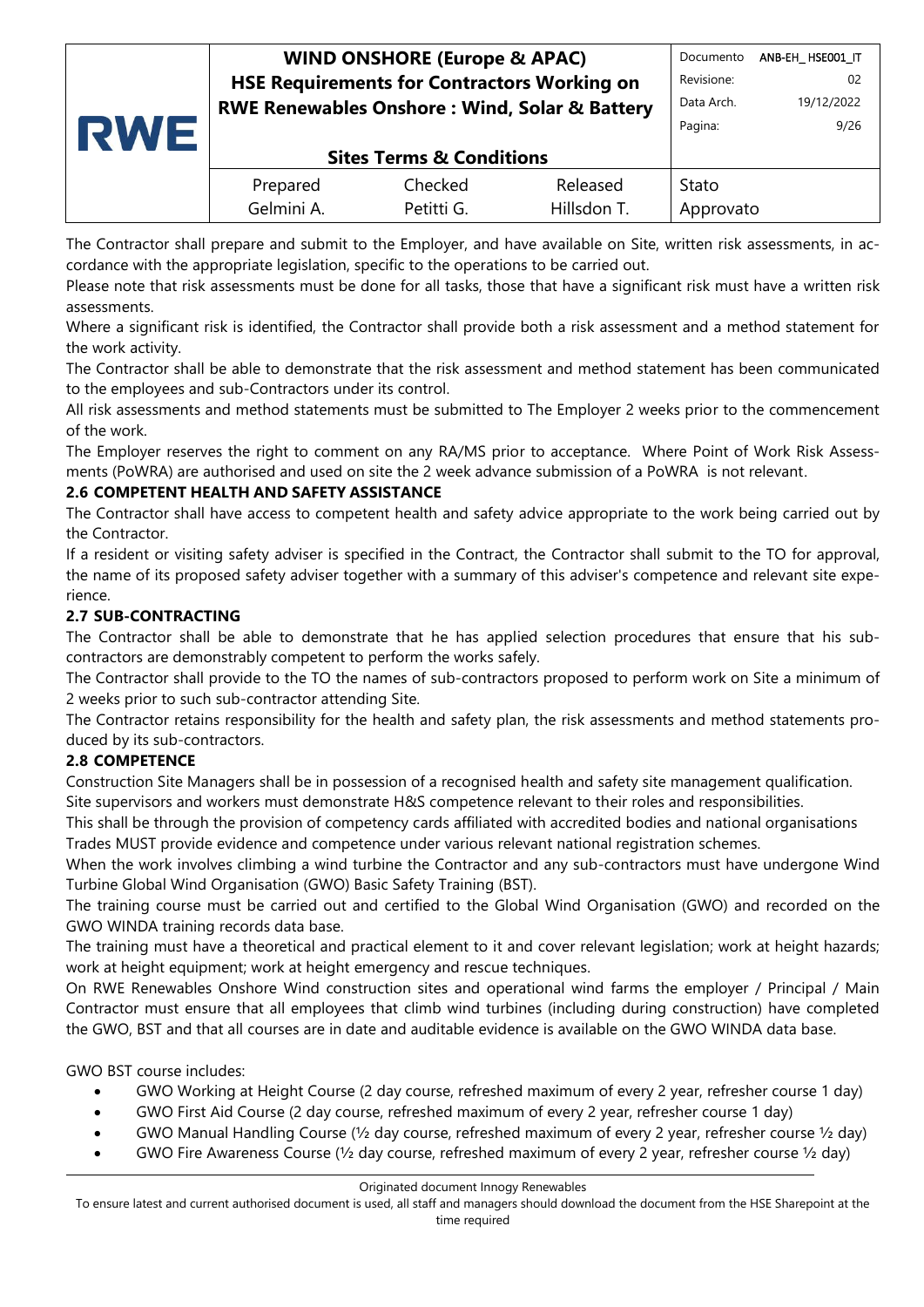| <b>RWE</b> | <b>WIND ONSHORE (Europe &amp; APAC)</b>                  |            |             | Documento | ANB-EH HSE001 IT |
|------------|----------------------------------------------------------|------------|-------------|-----------|------------------|
|            | <b>HSE Requirements for Contractors Working on</b>       |            |             |           | 02               |
|            | <b>RWE Renewables Onshore: Wind, Solar &amp; Battery</b> |            |             |           | 19/12/2022       |
|            |                                                          | Pagina:    | 10/26       |           |                  |
|            | <b>Sites Terms &amp; Conditions</b>                      |            |             |           |                  |
|            | Prepared                                                 | Checked    | Released    | Stato     |                  |
|            | Gelmini A.                                               | Petitti G. | Hillsdon T. | Approvato |                  |
|            |                                                          |            |             |           |                  |

Transition period for GWO BST equivalent training: In order to minimise duplicate training a transition period is allowed for existing recognised, accepted, equivalent training up to 31 Dec 20, as long as it meets the following requirements:

- The employer must demonstrate the training is of equivalent standard to GWO.
- The training was completed on or before to the 31 Dec 2018, any training completed from the 01 Jan 19 must be certified to GWO
- When recognised, accepted equivalent training is due renewal or refreshing it must then be completed to a GWO certified course. Employers should note this may mean staff completing a whole GWO course as opposed to a refresher.

In addition to the Work at Height training there may be additional country specific training requirements for climbing wind turbines.

### <span id="page-9-0"></span>**2.9 SITE INDUCTION TRAINING**

All employees of the Contractor, its sub-contractors and other persons attending Site on the Contractor's behalf shall have successfully completed a Site specific health and safety induction training before commencing work on site. Provision of such training will be by Employer.

However in some instance a contractor may be responsible for carrying out the inductions on Site.

Delivery drivers and visitors induction may be limited to emergency arrangements, PPE requirements, Site rules/hazards etc.

Site inductions must be refreshed at regular intervals. e.g. when hazards change significantly or as a minimum on an annual basis

#### <span id="page-9-1"></span>**2.10 INCIDENTS/EMERGENCIES**

The Employer categorises incidents as follows:

### *Category A Incidents*

These must be reported within the hour to:

The TO responsible for the Contract or to the Safety Coordinator / HSE Manager

- A Category A incident is defined as:
- Serious personal injuries or death
- Significant effects to public safety
- Environmental damages with significant impact
- Security-related incidents with significant impact
- Incidents with a potential to cause high negative publicity

#### *Category B incidents*

Information is to be sent by the Contractor within 24 hours to the TO.

- A Category B incident is defined as:
- Injuries to any person where lost time > 1 day (24 hrs. or one shift), except Cat. A)
- Environmental incident with little impact
- Security-related incidents with little impact

The Contractor shall also notify the Employer of any near miss event that had potential for injury of loss.

All other incidents to be reported via normal monthly and/or site reports.

The Contractor must establish systems to ensure appropriate investigation of category A & B incidents as well as other occurrences that present a high potential severity.

The investigation must establish basic and root causes and the conclusion and any recommendations must be shared with the Employer as soon as practicable.

To ensure latest and current authorised document is used, all staff and managers should download the document from the HSE Sharepoint at the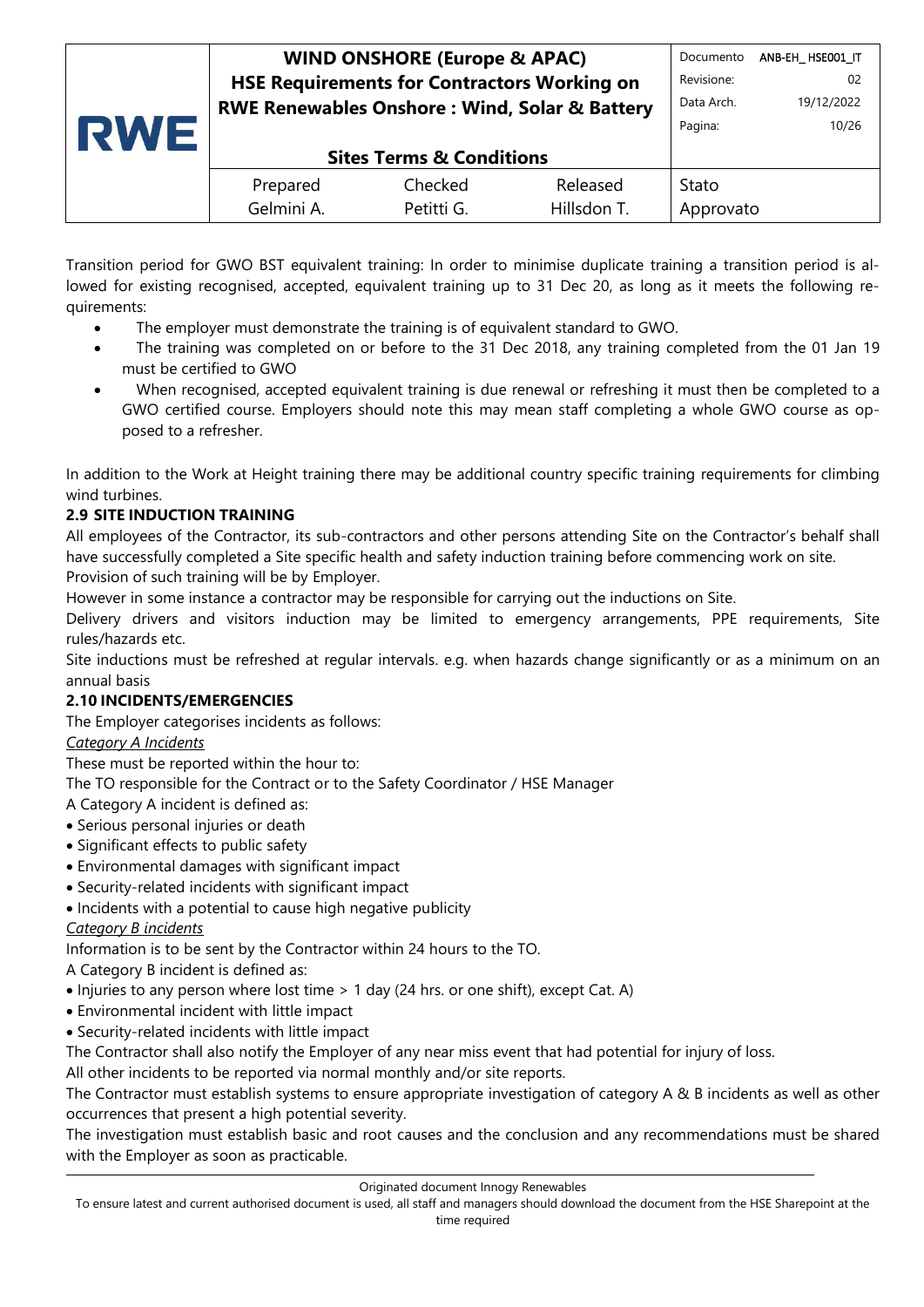| RWE | <b>WIND ONSHORE (Europe &amp; APAC)</b>                  |            |             | Documento  | ANB-EH_HSE001_IT |
|-----|----------------------------------------------------------|------------|-------------|------------|------------------|
|     | <b>HSE Requirements for Contractors Working on</b>       |            |             |            | 02               |
|     | <b>RWE Renewables Onshore: Wind, Solar &amp; Battery</b> |            |             | Data Arch. | 19/12/2022       |
|     |                                                          |            |             | Pagina:    | 11/26            |
|     | <b>Sites Terms &amp; Conditions</b>                      |            |             |            |                  |
|     | Prepared                                                 | Checked    | Released    | Stato      |                  |
|     | Gelmini A.                                               | Petitti G. | Hillsdon T. | Approvato  |                  |

All levels of investigation must be completed and submitted to the Employer within 30 calendar days of the incident occurring.

The Employer reserves the right to conduct their own investigation into any accidents or near misses and the contractor shall cooperate and provide any reasonable requests for information.

Where country specific legislation requires the reporting of incidents to the enforcement authority or similar the contractor shall be responsible for reporting.

The Contractor will confirm to the Employer in writing that the incident has been reported and provide a copy of the notification.

The Contractor will devise and administer a near miss/hazard observation reporting scheme for the Site and their work area respectively which includes timely and accurate feedback to the workforce stating the remedial action(s) taken.

### <span id="page-10-0"></span>**2.11 STATUTORY BREACHES**

In the event of any visit from an enforcement authority at the Site the Contractor must immediately notify the Employer of the outcome of the visit and any action taken such as enforcement notices, sanctions etc. and the actions the Contractor intends to take as a result of the visit.

The Contractor must comply with the terms of any notice within the timescales or appeal against the notice.

### <span id="page-10-1"></span>**2.12 EMERGENCY ARRANGEMENTS**

The Contractor shall prepare a suitable emergency plan detailing the procedures to be taken in the event of a serious incident.

This plan shall be commensurate with the risks and complexity of the work being performed under the Contract and will be agreed with the TO.

If the work involves working at height within the turbine there must be a specific working at height emergency rescue plan.

In addition if the work involves accessing within the hub, blades or basement of the wind turbine the plan must include procedures on rescuing a casualty from those parts of the turbine.

#### <span id="page-10-2"></span>**2.13 MONITORING**

The Contractor shall monitor its safety performance and that of its sub-contractors to ensure compliance with safety legislation and any other additional requirements set out in the Contract.

The frequency of monitoring will be dependent upon the risk profile and number of persons employed.

Part of the monitoring activities must include HSE inspections/audits.

The Contractor is to agree an inspection/audit schedule with the TO prior to the work commencing.

The Contractor shall provide the TO with verbal feedback immediately after the inspection and a written report no later than 7 working days after the inspection.

The Employer reserves the right to audit all aspects of the management of health and safety on Site at any time.

### <span id="page-10-3"></span>**2.14 REPORTING OF STATISTICS**

In addition to reporting of accidents detailed above the Contractor shall submit a Monthly HSE&S Statistics Report to the TO.

The requirement to complete this report shall be for contracts where the activity on Site is for one month or more. The information in the report should include the following:

- Total hours worked (including sub-contractors)
- Fatalities/Major injuries
- Over 3 day injuries
- Lost time incidents
- Lost Time Incident Frequency Rate
- Incidents with no lost time e.g. first aid cases, lost time incidents < 1 day
- Dangerous occurrences

#### Originated document Innogy Renewables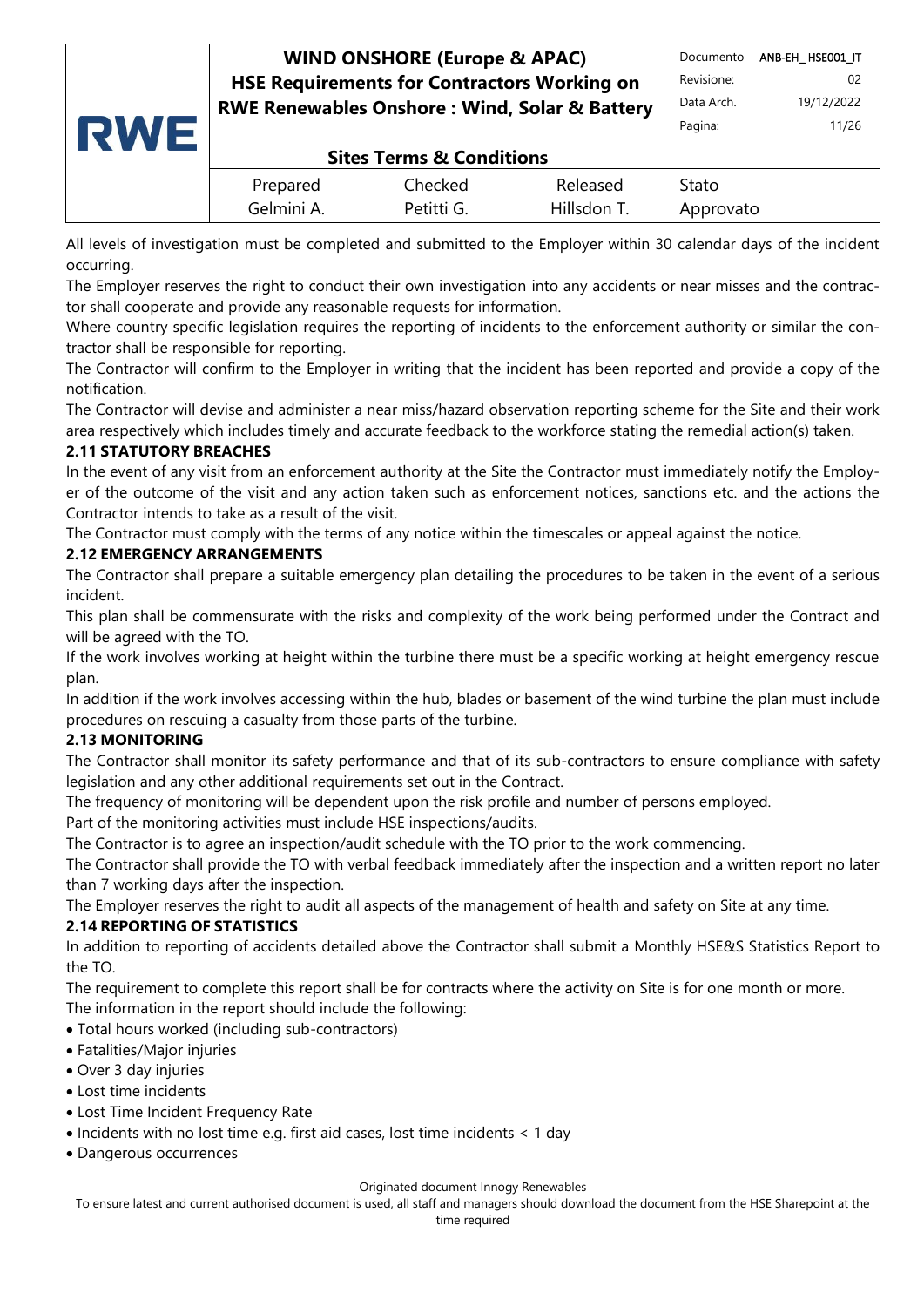| RWE | <b>WIND ONSHORE (Europe &amp; APAC)</b>                  |                                     |             | Documento | ANB-EH_HSE001_IT |
|-----|----------------------------------------------------------|-------------------------------------|-------------|-----------|------------------|
|     | <b>HSE Requirements for Contractors Working on</b>       |                                     |             |           | 02               |
|     | <b>RWE Renewables Onshore: Wind, Solar &amp; Battery</b> |                                     |             |           | 19/12/2022       |
|     |                                                          | Pagina:                             | 12/26       |           |                  |
|     |                                                          | <b>Sites Terms &amp; Conditions</b> |             |           |                  |
|     | Prepared                                                 | Checked                             | Released    | Stato     |                  |
|     | Gelmini A.                                               | Petitti G.                          | Hillsdon T. | Approvato |                  |

#### • Near Misses

• Other relevant safety information such as toolbox talks, training, safety inspections etc.

#### <span id="page-11-0"></span>**2.15 MEETINGS**

Following Contract award there will be an inaugural contract meeting with the Contractor to discuss technical aspects of the work as well as health & safety management of the work.

This meeting must be held in advance of the work commencing on Site.

The Contractor shall attend the inaugural contract meeting.

The Employer will minute the meeting and circulate such minutes to all attendees.

Where appropriate prior to work commencing on Site there will be an inaugural Site kick off meeting with the Contractor where details of the Employers Site health & safety expectations will be discussed.

The Contractor will present, for inspection by the TO, such copies of personal certificates of competency, test certificates and inspection registers as may be requested (e.g. fork lift truck driver's certificate, special lifting tackle etc.).

Minutes of the meeting shall be circulated to all attendees. For contracts over 3 months duration regular site health and safety meetings will be established on Site.

The frequency of such meetings will be determined by the nature of the works, associated risks and staff levels but will be at least monthly.

The purpose of the meeting is to discuss, co-ordinate and resolve all health and safety matters of concern on Site, and examine current and future activities to ensure a consistently high standard of health and safety on Site.

The TO reserves the right to observe the proceedings of any meetings on Site unless commercially sensitive to the Contractor.

### <span id="page-11-1"></span>**2.16 LANGUAGE**

The language on Site will be the local language of the country where the Site is situated, unless otherwise agreed.

The Contractor must ensure that their personnel and those of their sub-contractors are able to understand any instructions given in the local language.

This may be in the form of a supervisor who can translate the instructions.

The Contractor must ensure that a supervisor who is capable of understanding both spoken and written instructions is available on Site at all times during the performance of the work.

The Contractor is to provide written documents in the language agreed in the contract.

#### <span id="page-11-2"></span>**2.17 IMMINENT DANGER**

Any representative of the Employer or the Contractor will have the authority to stop work if, in their opinion, it is necessary in the interests of health and safety.

#### <span id="page-11-3"></span>**3 SAFE SYSTEMS OF WORK**

#### <span id="page-11-4"></span>**3.1 SAFETY RULES (PERMIT SYSTEM)**

When any of the works is connected either temporarily or permanently to a potential energy source (electrical, mechanical or hydraulic) on plant and apparatus directly connected energy production and distribution process, a Safe System of Work (SSoW) is required for all work activities associated with that plant or apparatus including testing.

There are two parts to a wind turbine electrical system: the High Voltage side (HV) and the Low Voltage side (LV).

The Contractor must have in place a SSoW for working both on HV and LV apparatus.

The Contractor must work under an approved SSoW.

The Contractor shall have a suitable number of competent staff to carry out the Contractor's tasks/duties.

The Contractor shall provide a list of persons whom he considers to be competent with their level of training and authorisation.

Where necessary the list will include current local addresses and telephone numbers.

Originated document Innogy Renewables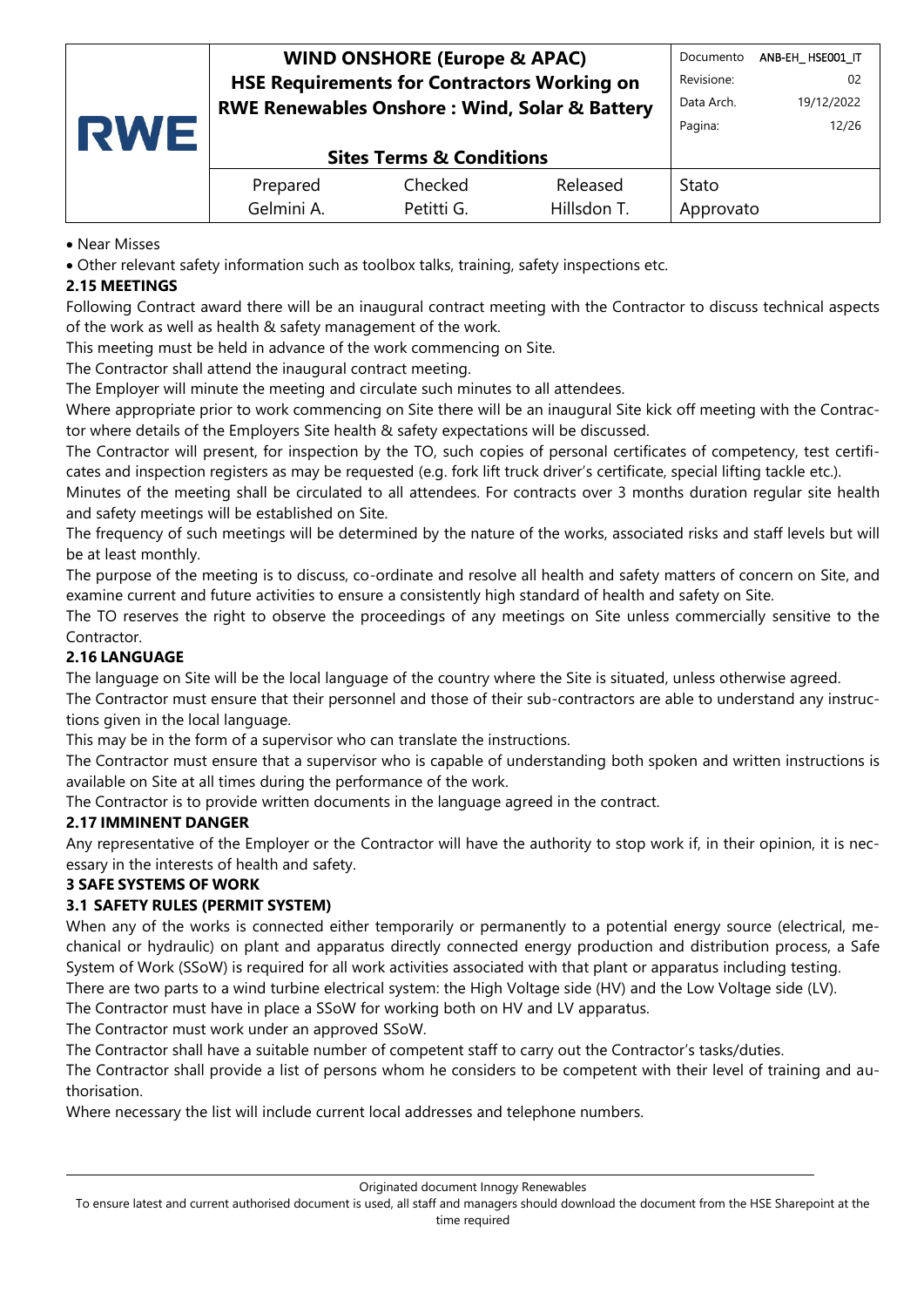| <b>RWE</b> | <b>WIND ONSHORE (Europe &amp; APAC)</b>                  |            |             | Documento  | ANB-EH HSE001 IT |
|------------|----------------------------------------------------------|------------|-------------|------------|------------------|
|            | <b>HSE Requirements for Contractors Working on</b>       |            |             |            | -02              |
|            | <b>RWE Renewables Onshore: Wind, Solar &amp; Battery</b> |            |             | Data Arch. | 19/12/2022       |
|            |                                                          | Pagina:    | 13/26       |            |                  |
|            | <b>Sites Terms &amp; Conditions</b>                      |            |             |            |                  |
|            | Prepared                                                 | Checked    | Released    | Stato      |                  |
|            | Gelmini A.                                               | Petitti G. | Hillsdon T. | Approvato  |                  |

The nominated competent persons and the SSoW shall be subject to the TO's approval. Where the Contractor's staff have not reached the required standard, then they will be required to attend an appropriate training course at the Contractor's expense.

The final decision regarding accreditation for competence rests with the Employer.

#### **The persons nominated by the Contractor must be able to read, write and speak the local language to enable them to be capable of receiving and understanding safety documents.**

The tools and equipment that are used on electrical systems must be suitable, sufficient and must meet industry standards.

### <span id="page-12-0"></span>**3.2 GENERAL SAFETY**

The Safety Rules only address safety from the inherent hazards in the energy production and distribution process.

The responsibility for putting a person to work and controlling the risks associated with the method of working rests with the Contractor and its supervisors.

This extends to ensure that work activities are adequately planned and executed in such a way that working parties do not adversely interfere with, or affect, other parties working in the same vicinity.

For construction sites it is the responsibility of the Main / Principal Contractor to ensure that permit systems are suitable and sufficient for the works that is to be undertaken. These permits may cover arrange of work activities (Excavations, hotworks, confined spaces etc.).

# <span id="page-12-1"></span>**4 GENERAL HEALTH, SAFETY AND ENVIRONMENT – CONTRACTORS AT WORK**

### <span id="page-12-2"></span>**4.1 WORK EQUIPMENT**

The Contractor must ensure that all equipment brought to Site is in good condition, is maintained in good condition, complies with the requirements of any country specific legislation for work equipment; any other specific legislation and is used and erected safely.

The Contractor shall provide health and safety data on all plant and equipment that they supply or use on site. This data will include risk assessments for the plant/equipment, DoC certificates and emission levels (vibration, EMF, noise etc.).

Any equipment not compliant with legislation will not be allowed to be used on Site.

### <span id="page-12-3"></span>**4.2 PERSONAL PROTECTIVE EQUIPMENT**

Personal protective clothing and equipment must be provided and maintained by the Contractor in accordance with any country specific regulations.

The Contractor must ensure that its workforce have received appropriate training in the use of the PPE and that PPE equipment is properly used.

### <span id="page-12-4"></span>**4.3 FIRST AID**

On RWE Renewables Onshore construction sites the Principal or Main Contractor must assess the requirements for the number of first aiders on Site.

As well as ensuring there is adequate first aid facilities on Site the Contractor must ensure that for Sites more than 30 minutes by car from an Accident & Emergency Hospital that they provide an Automated External Defibrillator during the performance of the work.

Contractors working on an operational wind farm or during the erection and commissioning of a wind turbine must ensure that at least two of the climbing party are trained in first aid when climbing. The first aiders shall be trained to the Global Wind Organisation (GWO) First Aid in Wind Turbines standard or equivalent.

The contractor is responsible for supplying and maintaining the emergency equipment required for evacuating an injured person and any other first aid provisions that are required.

### <span id="page-12-5"></span>**4.4 FITNESS TO WORK**

The Employer requires that those climbing a wind turbine are medically fit to climb.

Originated document Innogy Renewables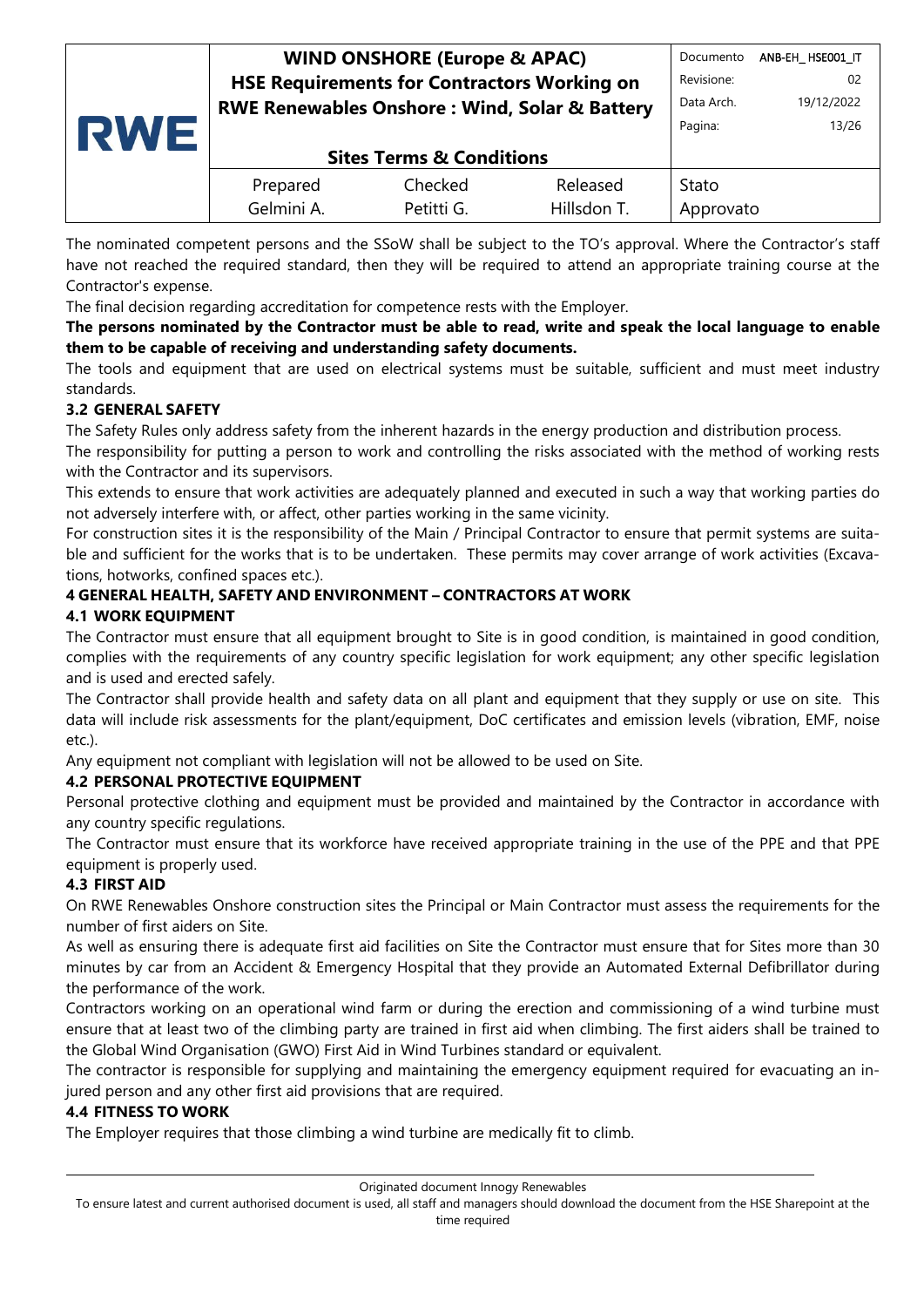|            |                                                          | <b>WIND ONSHORE (Europe &amp; APAC)</b> |             | Documento  | ANB-EH HSE001 IT |
|------------|----------------------------------------------------------|-----------------------------------------|-------------|------------|------------------|
| <b>RWE</b> | <b>HSE Requirements for Contractors Working on</b>       |                                         |             |            | 02               |
|            | <b>RWE Renewables Onshore: Wind, Solar &amp; Battery</b> |                                         |             | Data Arch. | 19/12/2022       |
|            |                                                          |                                         |             | Pagina:    | 14/26            |
|            | <b>Sites Terms &amp; Conditions</b>                      |                                         |             |            |                  |
|            | Prepared                                                 | Checked                                 | Released    | Stato      |                  |
|            | Gelmini A.                                               | Petitti G.                              | Hillsdon T. | Approvato  |                  |

The Contractor must ensure that persons climbing a wind turbine have undergone a medical and certified as fit to work.

If the Contractor's workers are from a different country the country specific medical standard for work at height medicals will be accepted provided there is documented evidence.

The Contractor must also ensure that those carrying out specific tasks are fit for work.

For example those working in confined spaces and crane drivers must have a medical certifying them fit for that work. **4.5 HOUSEKEEPING**

<span id="page-13-0"></span>Contractors must keep their working area clean and tidy and clear of obstructions.

All floors and walkways must be kept clear of materials in order that a secure footing can be maintained and to ensure that build-up of flammable or other hazardous materials does not occur.

The Contractor shall ensure that safe means of access to and egress from the work place are provided and used.

### <span id="page-13-1"></span>**4.6 ENVIRONMENT**

For construction work activities, it will be the responsibility of the Main/Principal Contractor to ensure that where necessary all environment licences, permits and exemptions are obtained.

Where a permit/licence already exists for a Site, it may be possible to use these to cover the construction work activity. However if it is not possible to use the existing permits/licences or where no permits/licences exist, then it will be the responsibility of the Contractor to ensure that these are obtained and any fees are paid for by them.

Unless explicitly allowed in writing, activities outside the designated working area are forbidden.

The Contractor shall at all times ensure that suitable precautions are taken so as not to pollute the atmosphere, ground or waters.

The Contractor shall also be familiar with the actions required to control spills and releases to the atmosphere.

Where necessary the Contractor must ensure suitable precautions are in place not to harm flora and fauna on Site.

The Contractor shall at all times ensure that suitable precautions are taken so as not to pollute the atmosphere, ground or waters.

The Contractor shall also be familiar with the actions required to control spills and releases to the atmosphere and shall be at all times compliant with the applicable licences/permits.

Spill kits and other equipment to mitigate the consequences of a spill should be made readily available by the Contractor during the performance of the work.

The Contractor shall ensure that they and their employees are aware of existing land uses on Site and should be outlined in the employers, site induction defined in section 2.9.

The Contractor shall ensure that their work does not adversely affect the existing land use e.g. farming.

### <span id="page-13-2"></span>**4.7 WASTE**

The Contractor must ensure that any waste generated by their activities is disposed of safely and by a licensed waste carrier.

Any waste that contains hazardous materials must be segregated and disposed of as hazardous waste.

This will include oils and greases etc. as well as rags or clothes which are contaminated with oils and greases.

Copies of waste transfer notes etc. must be kept for audit purposes.

For construction sites, the Main/Principal Contractor must produce and maintain a Site Waste Management Plan.

### <span id="page-13-3"></span>**4.8 RECORD OF ATTENDANCE**

The Contractor shall ensure that all its employees or those of sub-contractors record their attendance on Site daily in order that numbers can be satisfactorily accounted for in the event of fire or other emergency.

For countries with a Control Room and when visiting an operational Onshore site or a site under development the Contractor must book on and off Site with the Control Room.

#### <span id="page-13-4"></span>**4.9 CONDUCT ON SITE**

The Contractor shall ensure that its employees conduct themselves in a fit and proper manner whilst on Site.

Originated document Innogy Renewables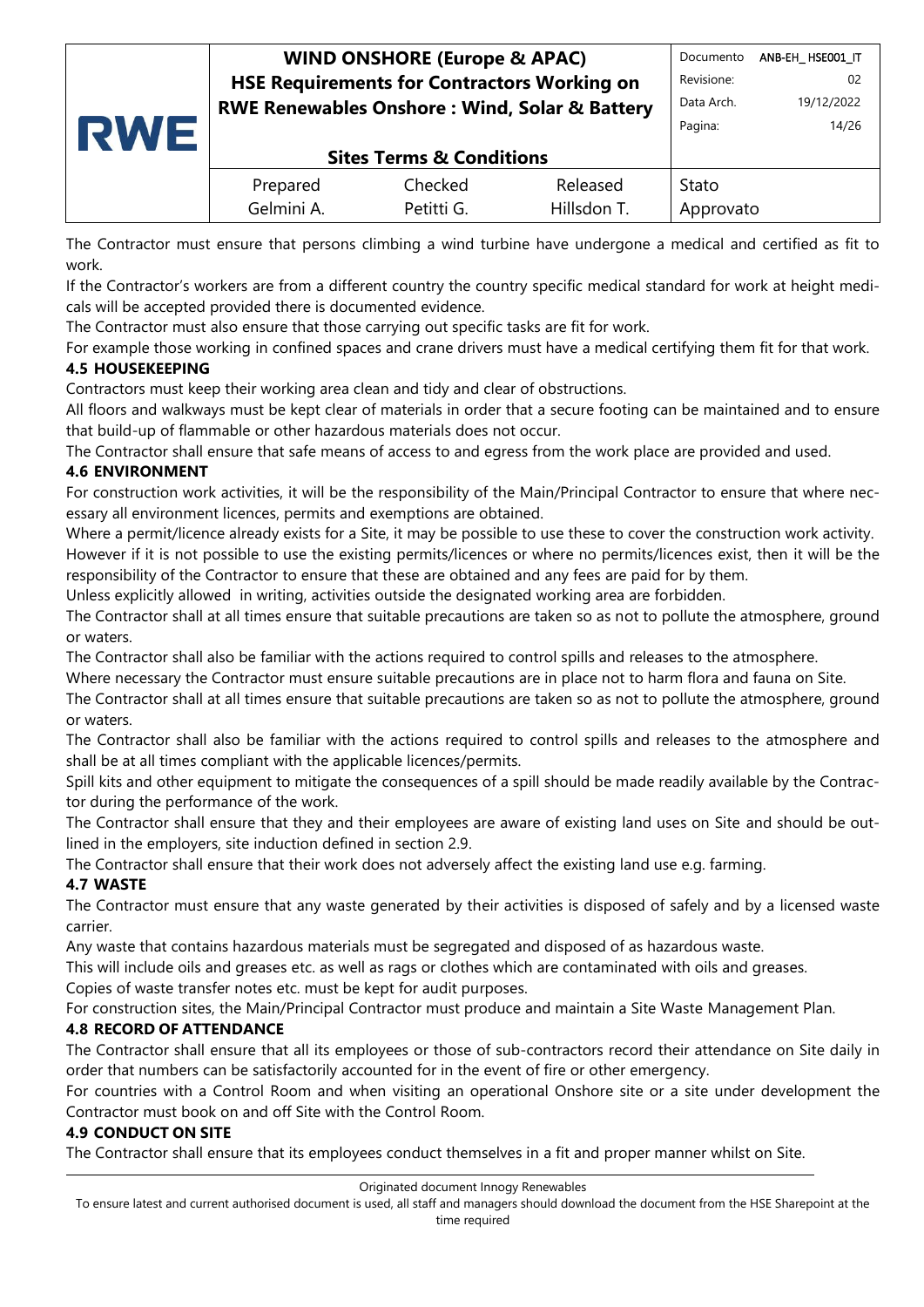|            | <b>WIND ONSHORE (Europe &amp; APAC)</b>                  |            |             |            | ANB-EH HSE001 IT |
|------------|----------------------------------------------------------|------------|-------------|------------|------------------|
|            | <b>HSE Requirements for Contractors Working on</b>       |            |             |            | 02               |
|            | <b>RWE Renewables Onshore: Wind, Solar &amp; Battery</b> |            |             | Data Arch. | 19/12/2022       |
| <b>RWE</b> |                                                          | Pagina:    | 15/26       |            |                  |
|            | <b>Sites Terms &amp; Conditions</b>                      |            |             |            |                  |
|            | Prepared                                                 | Checked    | Released    | Stato      |                  |
|            | Gelmini A.                                               | Petitti G. | Hillsdon T. | Approvato  |                  |
|            |                                                          |            |             |            |                  |

Failure to do this may result in the removal or exclusion of such persons from the Site.

It is the Contractor's responsibility to ensure that their staff and sub-contractors are fit to carry out their duties and that they are not negatively affected by alcohol, illegal or legal drugs (prescription or over-the-counter medicines).

#### **No drugs or Alcohol to be brought to or consumed on Site.**

### **Persons attending Site shall not be under the influence of drugs or alcohol.**

### <span id="page-14-0"></span>**4.10 LONE AND REMOTE WORKING**

Lone working should be avoided. However where it is not reasonably practicable to avoid lone working, and agreed in writing with the TO lone working may be considered.

The Contractor shall provide a risk assessment detailing safety arrangements for all lone working.

### **Suitable communication and emergency arrangements shall be provided by the Contractor to ensure the health, safety and welfare of personnel when lone working.**

### <span id="page-14-1"></span>**4.11 WORK ON BUILDING STRUCTURE**

No work shall be carried out on any building structure without the prior consent of the TO. Prior to any work taking place the scope of work, the effect of the work on the integrity of that structure, access arrangements, methods of working, materials to be used and any materials that may be disturbed by work must be agreed in writing with the TO.

#### <span id="page-14-2"></span>**4.12 WORK AT HEIGHT**

Before working at height, a suitable and sufficient risk assessment shall be carried out.

This will include consideration of the need for working at height, details of the SSoW at height, and the provision of fall prevention equipment as necessary.

When working at height cannot be avoided e.g. when working and climbing within a wind turbine the Contractor must ensure that their employees and those of their sub-contractors have been suitably trained in Work at Height & Rescue in wind turbines.

When climbing a wind turbine there should be only one person on one ladder section at a time and hatches on each level should be closed once passed through.

Where there is risk of a fall each person must be suitably attached to an anchor point.

#### **Emergency plans must be in place where fall arrest equipment is used.**

Measures must be taken to prevent the falling of materials and other items that could place persons at risk when beneath the area of work.

The risk assessment should give consideration whether the area beneath the work activity should be physically protected by barriers or be boarded.

#### **This is mandatory if you cannot prevent materials falling.**

The Contractor shall display notices, warning of overhead work and barriers at ground level as appropriate.

#### <span id="page-14-3"></span>**4.13 FLOORS**

If floor sections or grating have been removed e.g. in a substation building floor, substantial secure barriers must be erected around any floor opening.

Suitable visual warnings, notices by day and suitable lamps during hours of darkness, shall be displayed.

Adequate precautions must be taken to prevent danger to persons at lower levels.

All floor sections removed must be replaced and secured as soon as practicable.

Should any floor sections be broken, immediate steps must be taken to prevent danger pending their replacement.

#### <span id="page-14-4"></span>**4.14 WELFARE FACILITIES**

As well as complying with any country specific regulations the Contractor is required to leave the Site, all accommodation, and adjacent access areas in a clean and tidy condition throughout the duration of the works.

It shall be the responsibility of the Main/Principal Contractor to provide appropriate welfare facilities for their staff and any sub-contractors on site.

To ensure latest and current authorised document is used, all staff and managers should download the document from the HSE Sharepoint at the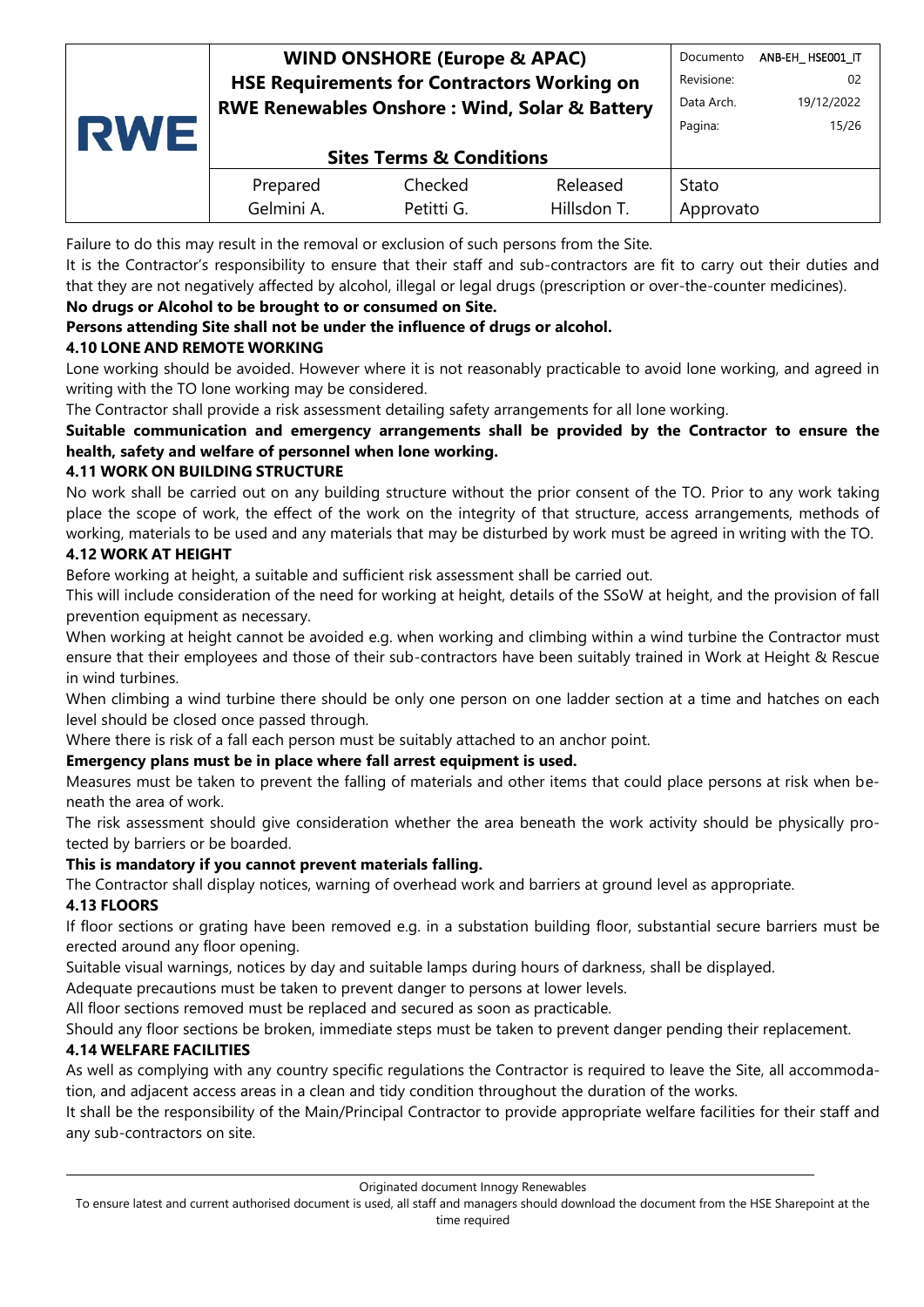| <b>RWE</b> | <b>WIND ONSHORE (Europe &amp; APAC)</b>                  |            |             |           | ANB-EH HSE001 IT |
|------------|----------------------------------------------------------|------------|-------------|-----------|------------------|
|            | <b>HSE Requirements for Contractors Working on</b>       |            |             |           | 02               |
|            | <b>RWE Renewables Onshore: Wind, Solar &amp; Battery</b> |            |             |           | 19/12/2022       |
|            |                                                          | Pagina:    | 16/26       |           |                  |
|            | <b>Sites Terms &amp; Conditions</b>                      |            |             |           |                  |
|            | Prepared                                                 | Checked    | Released    | Stato     |                  |
|            | Gelmini A.                                               | Petitti G. | Hillsdon T. | Approvato |                  |
|            |                                                          |            |             |           |                  |

The Contractor must ensure that their personnel have access to suitable welfare facilities. The Employers facilities available to the Contractor shall be those set out in the Contract.

Caravans are not permitted on the Site.

Personnel are not permitted to stay on the Site overnight unless they are part of an agreed security regime or performing other working duties with the Employer's prior written agreement.

All Contractor accommodation must bear an approved notice board carrying:

- Company name
- Project name
- Postal address of main office.
- Telephone number of main office and an Emergency contact number

### <span id="page-15-0"></span>**4.15 SECURITY**

On construction sites the Principal/Main Contractor is responsible for the security on Site. The Contractor should assess the Site and what security arrangements should be in place. The assessment must consider not only theft, vandalism, graffiti etc. but also unauthorised access and in particular children accessing site.

When work is taking place on an operational Onshore Site the Contractor is responsible for ensuring that each asset (e.g wind turbine, battery storage) and any auxiliary buildings (i.e. control room/substation) are locked and secured.

The Contractor should also ensure that any gates are closed at all times.

#### <span id="page-15-1"></span>**5 BARRIERS, GUARDS, SCREENS AND NOTICE**

Wherever barriers, guards and screens are erected, the Contractor shall display suitable notices to denote the hazard within the restricted area.

These shall conform to any country specific requirements.

The Contractor must not move any barriers, guards, screens or notices erected by others without the permission of the TO and the contractor/person responsible for the barrier.

In particular the Contractor must not remove any guards on machinery which will expose moving parts without the consent of the TO.

The removal of guards exposing moving parts should only be done in exceptional circumstances and a documented risk assessment must be in place detailing the control measures against the hazards of moving machinery.

No substation boundary fence or the ground adjacent to the fence shall be disturbed without permission of the TO.

No parking is allowed within 1m of a substation fence.

### <span id="page-15-2"></span>**6 EXCAVATION**

The Contractor shall not carry out any excavation work on the Employers operational sites without consulting the TO. Excavation work on the Employers construction sites will fall under the control of the Principal/Main contractor but the requirements set out below should still be followed.

Prior to the commencement of any excavation work, the position of all underground services must be established and physically marked as appropriate.

The Contractor must follow industry guidance.

On development and operational sites breaking the ground is classified as excavation work.

For excavation work on an Onshore site a request to break ground must be requested by the Contractor from the TO.

Once all the requirements of the request to break ground have been met, the Contractor can commence the excavation work.

The Contractor must risk assess all excavations and provide appropriate edge protection, which must be agreed to by the TO.

Where appropriate the contractor shall display excavation signage (pictorial and written signage) on the edge protection.

To ensure latest and current authorised document is used, all staff and managers should download the document from the HSE Sharepoint at the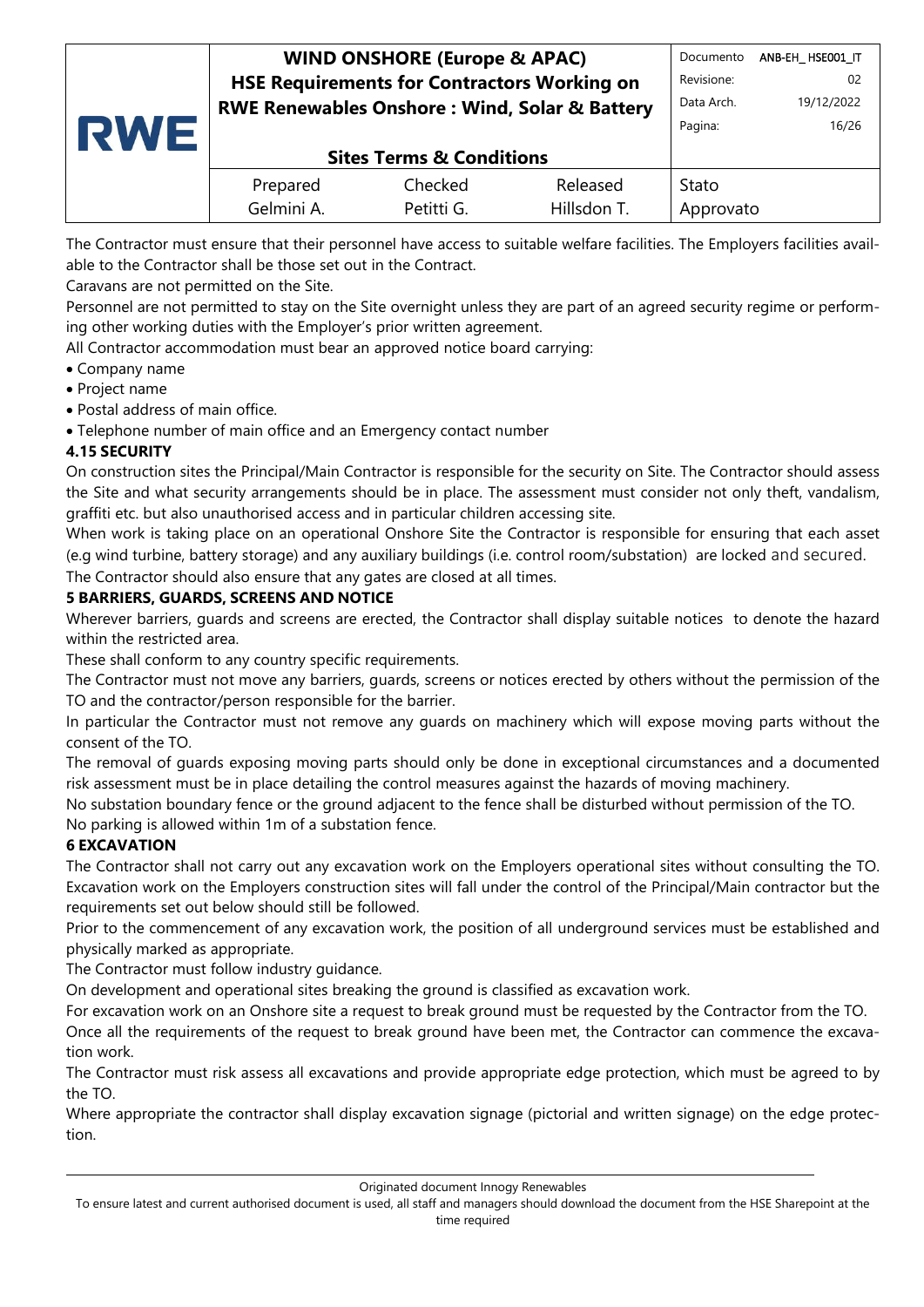#### **WIND ONSHORE (Europe & APAC) HSE Requirements for Contractors Working on RWE Renewables Onshore : Wind, Solar & Battery** Documento ANB-EH\_ HSE001\_IT Revisione: 02 Data Arch. 19/12/2022

| RWI | <b>Sites Terms &amp; Conditions</b> |                       |                         |                    | 17/26 |
|-----|-------------------------------------|-----------------------|-------------------------|--------------------|-------|
|     | Prepared<br>Gelmini A.              | Checked<br>Petitti G. | Released<br>Hillsdon T. | Stato<br>Approvato |       |

Where the site is poorly lit or the excavation is in close proximity to traffic routes then these barriers should be easily seen and should be retroreflective or have retroreflective material on them.

The barriers must be appropriate for the site and the hazard it is guarding.

The Contractor must ensure that the excavation is safe from collapse.

Where necessary the sides of the trench should be supported by the use of trench box, sheet piles or similar standards. **7 SCAFFOLDING AND SAFE MEANS OF ACCESS**

# <span id="page-16-1"></span><span id="page-16-0"></span>**7.1 GENERAL**

Temporary means of access and scaffold structures shall comply with the requirements of country specific regulations and industry guidance

Scaffolders and scaffold inspectors employed by the Contractor must be trained under nationally recognised certification schemes.

For designed scaffold a site specific, method statement and risk assessment must be submitted at least 7 days prior to commencement on Site.

These documents will be reviewed by the TO and any reasonably requested amendments must be made to the documentation before work commences on Site.

The method statement must include:

- details of supervision that will be allocated to Site,
- qualifications of all scaffolders allocated to the project,
- details of procedures for the rescue of an individual who has fallen and is suspended in their harness,
- strength and stability calculations in accordance country specific guidance
- any location where a safety net will be attached to the structure (if applicable).

The Contractor shall allow for staircase structures to be built into the scaffold when the it is more than 2 lifts high.

Where this is not practicable, the Contractor shall highlight these locations in the Contract.

Where structures cannot be accessed by a stair tower, the Contractor must include for a self-closing gate system at all ladder access points.

### <span id="page-16-2"></span>**7.2 INSPECTIONS / SCAFFOLD TAGS / HANDOVER AND CERTIFICATION**

Scaffolds and staircase structures shall be supplied with a scaffold tag indicating erection and inspection dates.

The tags must be fitted at all access points onto the scaffold / staircase.

The Employer requires a handover certificate to be issued upon completion of the structure or phase to which the certificate applies.

Any scaffold which remains erected for more than one week should be inspected every 7 days; after bad weather which may have an effect on strength and stability and after any major alterations.

The inspection is to be carried out by a competent person and a register of such inspection(s) to be retained on site for inspection by the Employer if requested.

After alterations the Contractor must display on the scaffold a 'DO NOT USE' sign until it has been inspected and accepted as a safe structure.

Under no circumstances will any person, other than the appropriate scaffolding competent person, alter a scaffold.

Scaffolding adjacent to exposed high voltage conductors shall only be erected, and used and moved after the risks have been assessed and a SSoW is in place.

Any Contractor wishing to make use of scaffold not erected by themselves or their sub-contractor must ensure that permission has been granted by the Principal/Main Contractor for construction sites or the TO for operational sites and that the structure will support the loads to be imposed.

### <span id="page-16-3"></span>**7.3 LADDERS AND STEPS**

Ladders and steps should only be used for access and short duration work and only after a specific risk assessment has demonstrated that use of more suitable work equipment cannot be justified.

To ensure latest and current authorised document is used, all staff and managers should download the document from the HSE Sharepoint at the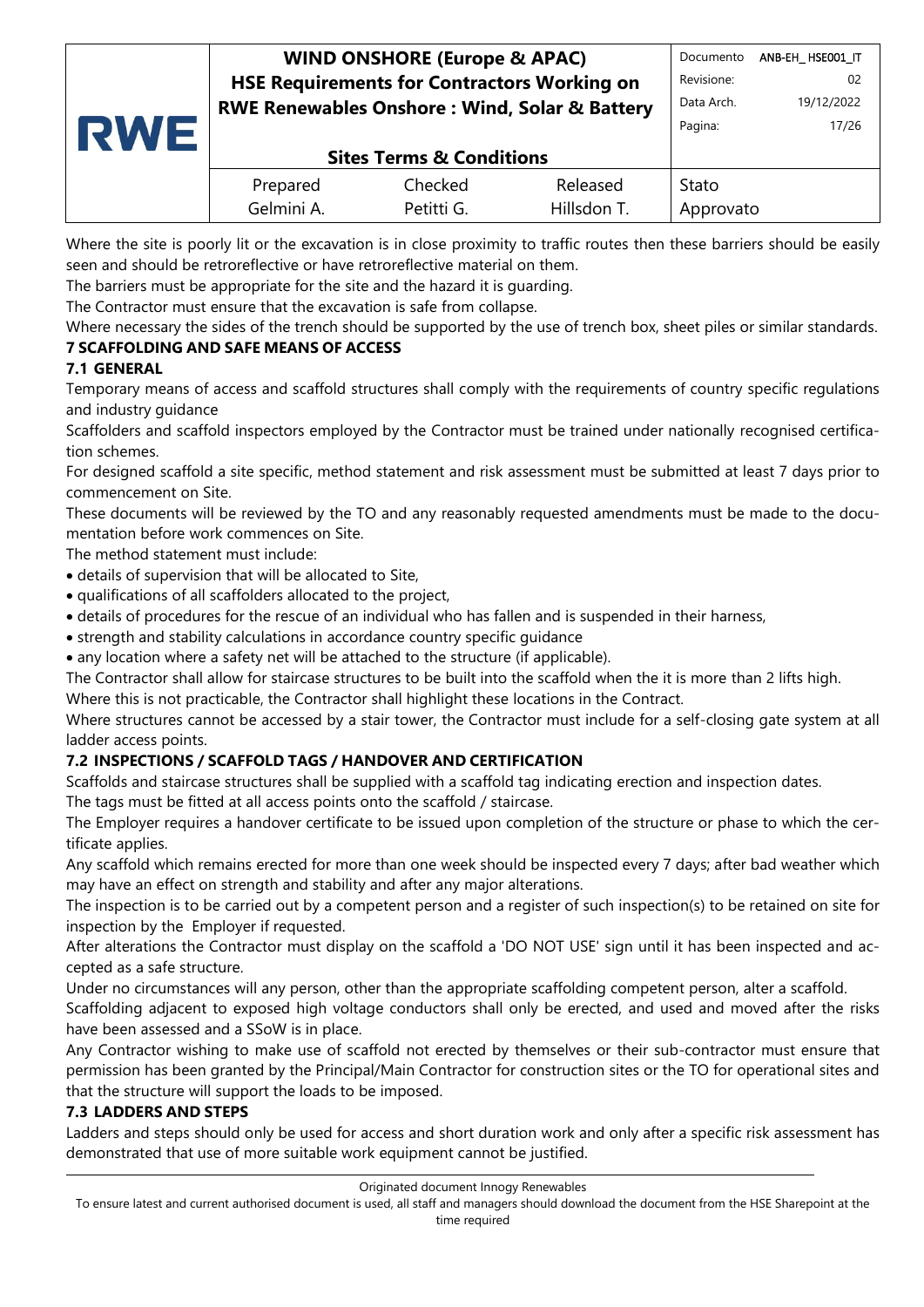| RWE | <b>WIND ONSHORE (Europe &amp; APAC)</b>                  |                                     |             | Documento  | ANB-EH_HSE001_IT |
|-----|----------------------------------------------------------|-------------------------------------|-------------|------------|------------------|
|     | <b>HSE Requirements for Contractors Working on</b>       |                                     |             |            | -02              |
|     | <b>RWE Renewables Onshore: Wind, Solar &amp; Battery</b> |                                     |             | Data Arch. | 19/12/2022       |
|     |                                                          | Pagina:                             | 18/26       |            |                  |
|     |                                                          | <b>Sites Terms &amp; Conditions</b> |             |            |                  |
|     | Prepared                                                 | Checked                             | Released    | Stato      |                  |
|     | Gelmini A.                                               | Petitti G.                          | Hillsdon T. | Approvato  |                  |

All ladders and steps used by the Contractor must be in a good condition and of the correct classification. Class 3 ladders are strictly prohibited from use.

Class 1 ladders are preferred and EN131 ladders are acceptable only for commercial or light industrial use.

Where the ladder is being used to access and work on live electrical circuits or where there is a risk of electrocution then glass reinforced plastic ladders must be used.

All ladders and steps must be checked to ensure their proper condition in accordance with the various applicable regulations. These checks shall be documented and made available to the TO.

# <span id="page-17-0"></span>**8 LIFTING TACKLE, LIFTING APPLIANCES (MACHINES) AND HOISTS**

Lifting tackle, lifting appliances (machines) and hoists, hereafter described collectively as "lifting equipment", shall comply with the requirements of the relevant country specific regulations and Code of Practice.

Only properly tested and marked lifting equipment may be used.

The Contractor must satisfy the TO that all lifting equipment complies with the relevant standards and shall make available certificates and inspection records upon request.

The Contractor must maintain a system for managing the inspection and thorough examination of all lifting equipment.

### **Lifting equipment must be kept under strict control and not be left lying about on site**.

Prior to any lifting operation a suitable lifting plan shall be prepared by a competent person with a level of detail commensurate with the nature of the lift (i.e. complexity, weight, travel distance, the weather etc.).

The lifting plan should be supported by the necessary additional documents i.e. ground stability tests.

RWE Renewables and any appointed Principal / main Contractor must be able to monitor the lifts in order to complete their duty holder roles and responsibilities.

This may include being considered part of the working party and entering the lifting exclusion zone in order to fulfil their legal duties e.g. monitoring and compliance.

In order to complete monitoring duties in a safe manner the lift plan, lift risk assessment and method statement should address a safe method of monitoring within the exclusion zone and the contractor shall make available any additional resource or provisions that they feel is necessary.

The lift contractor should give as much advance notice as possible of all potential lifting operations with a minimum of 24 hours' notice of a potential lift, in turn RWE Renewables and the Principal / main Contractor will give 24 hours' notice of their intention to carry our monitoring and compliance of the lift.

A gap of at least 1m must be maintained between any slewing lifting equipment and other structures/objects.

Where this minimum gap cannot be achieved, rigid barriers with warning signage must be in-situ prior to commencing lifting operations.

Where excavators are used to lift suspended loads above 1 tonne, the hydraulic rams must be fitted with 'catch-valves', so that in the event of the hydraulic system failing, the machine will 'fail-safe'.

Hooks of lifting equipment or accessories must have a safety catch.

#### **The use of "C-hooks" is prohibited**.

Where temporary or permanent structures are used for lifting they must be proven to be of sufficient load bearing capacity to support lifting operations.

For simple lifts using telehandlers and excavators - a simple lift plan and risk assessment is sufficient.

This must be recorded and available for inspection.

Whenever lifting operations are in progress, the areas immediately below the operation and adjacent to winching equipment shall be suitably segregated by barriers and policed as necessary.

When there are lifting operations taking place the Contractor must ensure that this is communicated to others on site in advance of any lifting taking place.

To ensure latest and current authorised document is used, all staff and managers should download the document from the HSE Sharepoint at the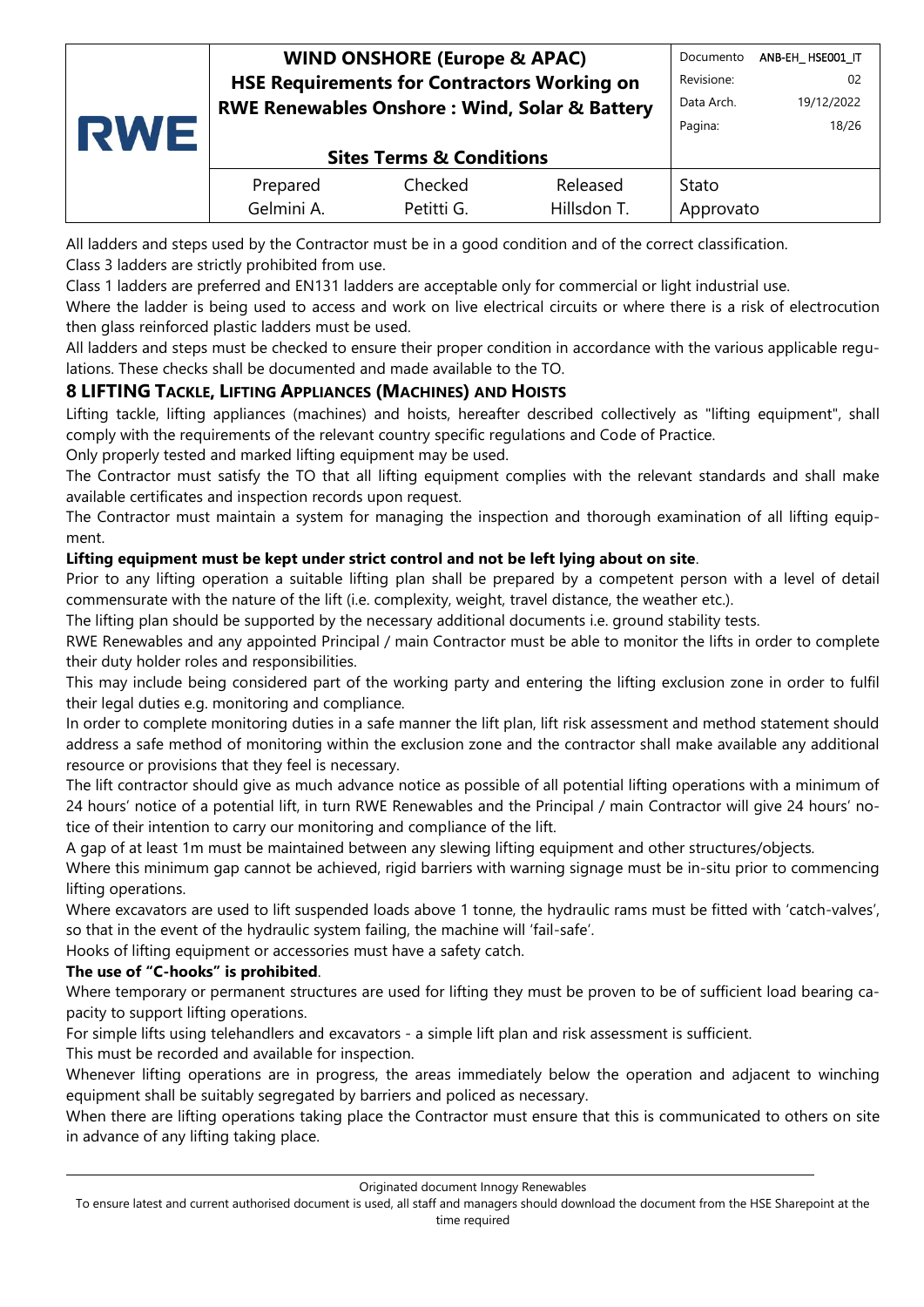| <b>RWE</b> | <b>WIND ONSHORE (Europe &amp; APAC)</b>                  |            |             | Documento  | ANB-EH HSEO01 IT |
|------------|----------------------------------------------------------|------------|-------------|------------|------------------|
|            | <b>HSE Requirements for Contractors Working on</b>       |            |             | Revisione: | 02               |
|            | <b>RWE Renewables Onshore: Wind, Solar &amp; Battery</b> |            |             | Data Arch. | 19/12/2022       |
|            |                                                          |            |             | Pagina:    | 19/26            |
|            | <b>Sites Terms &amp; Conditions</b>                      |            |             |            |                  |
|            | Prepared                                                 | Checked    | Released    | Stato      |                  |
|            | Gelmini A.                                               | Petitti G. | Hillsdon T. | Approvato  |                  |

# <span id="page-18-0"></span>**9 ELECTRICAL EQUIPMENT**

### <span id="page-18-1"></span>**9.1 GENERAL**

Electrical equipment must be suitable for its working environment and tested in accordance with the applicable country specific guidance or regulations.

# <span id="page-18-2"></span>**9.2 INSPECTION AND TESTING**

Portable tools, hand lamps and other portable apparatus must be identified by a serial number, registered and periodically inspected as recommended.

Any equipment not marked in accordance with the above will not be allowed to be used on site.

# <span id="page-18-3"></span>**9.3 CONNECTIONS**

Temporary electrical installations - including distribution boards, cabling and switchgear - shall comply with the current issue of the country specific regulations.

The installation may be subject to inspection by the Employer prior to connection to the live operational site supplies and systems.

### <span id="page-18-4"></span>**9.4 PORTABLE ELECTRICAL TOOLS**

Where reasonably practicably the Contractor shall use battery operated portable electrical tools.

If this is not possible all mains portable tools, hand lamps and other portable apparatus (see below for preferences as to voltages etc.) must be connected to the system by plugs and sockets that meet the standards for that particular country.

The plugs must be such that they can only be inserted in the correct outlet for any particular voltage.

All portable electric tools and equipment, with the exception of the tools referred to in the next paragraph must be connected by 3-core flexible cable which must be in good condition and suitably protected against mechanical damage.

All-insulated and double-insulated tools may be connected by 2-core flexible cable that must be in good condition and suitably protected against mechanical damage.

Cable routes shall be arranged such that the risk of damage is minimised, and that the run does not in itself create any hazard such as obstruction, tripping, fire etc.

All joints must be both electrically and mechanically sound — twisting of conductors or taping will not be permitted.

### <span id="page-18-5"></span>**9.5 EARTHING AND VOLTAGE LIMITS**

Hand held portable electric tools must be double-pole switched and operated at not more than 110 V ac, the supply must be derived from double wound transformers having the centre point of the secondary winding connected to earth.

The Contractor must provide such transformers.

Where special tools or equipment require a supply above 110 V special authorisation must be obtained from the TO and a residual current device (RCD), provided by the Contractor, must be connected in the circuit.

### <span id="page-18-6"></span>**9.6 HEATERS**

Electric heaters or radiators having exposed heating coils or elements must not be used on Site.

# <span id="page-18-7"></span>**10 HOT WORKING**

### <span id="page-18-8"></span>**10.1 GENERAL**

Hot working includes welding, burning, and any activity that creates a source of ignition or combustion which may include grinding and cutting.

Contractors shall include an assessment of fire risk as part of their general risk assessment for any hot works activities. The Contractor must comply with these documents.

Suitable screens or mats must be used to limit or prevent the spread of by-products of hot working.

The Contractor shall supply suitable and sufficient fire extinguishers or fire blankets which will be readily usable at the point of work.

To ensure latest and current authorised document is used, all staff and managers should download the document from the HSE Sharepoint at the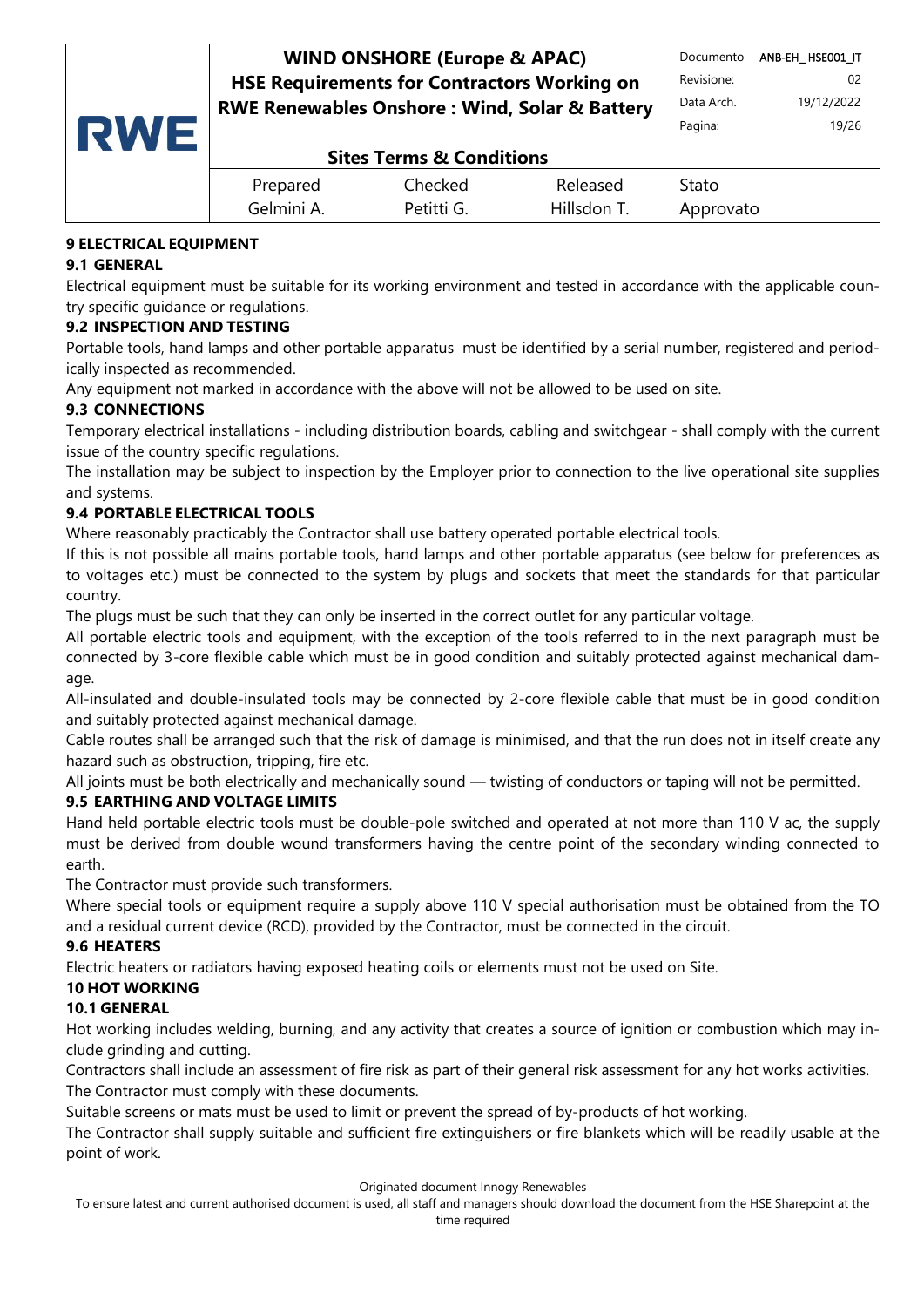|     | <b>WIND ONSHORE (Europe &amp; APAC)</b>                  |            |             | Documento  | ANB-EH HSE001 IT |
|-----|----------------------------------------------------------|------------|-------------|------------|------------------|
| RWE | <b>HSE Requirements for Contractors Working on</b>       |            |             | Revisione: | 02               |
|     | <b>RWE Renewables Onshore: Wind, Solar &amp; Battery</b> |            |             | Data Arch. | 19/12/2022       |
|     |                                                          | Pagina:    | 20/26       |            |                  |
|     | <b>Sites Terms &amp; Conditions</b>                      |            |             |            |                  |
|     | Prepared                                                 | Checked    | Released    | Stato      |                  |
|     | Gelmini A.                                               | Petitti G. | Hillsdon T. | Approvato  |                  |

An RWE Renewables Hot Work Permit/Certificate granting consent for hot working may be required prior to the commencement of hot work on operational sites.

This will be confirmed by the TO.

For construction sites this work will be under the control of the Principal/Main Contractor.

# <span id="page-19-0"></span>**10.2 WELDING**

The connections must be sufficient in size for the duty to be performed, properly protected against mechanical damage and in good condition.

# <span id="page-19-1"></span>**10.3 GAS WELDING OR BURNING**

Acetylene will only be permitted for use when there is no suitable alternative.

Trailing hoses must be positioned so as not to create a hazard, and should be physically protected as necessary.

Gas cylinders must be fitted with flashback arrestors conforming to the current Italian Standards Specification.

Gas cylinder valve keys shall be readily available at the cylinder to enable speedy closing of the valve in the event of fire.

Welding equipment must be isolated at the end of each work period.

### <span id="page-19-2"></span>**10.4 USE OF ARC WELDING EQUIPMENT**

A sufficient number of fixed screens shall be provided to protect persons from exposure to electric arc flash.

When the welding process uses inert gas shielding, the Contractor shall ensure that there is adequate ventilation to remove the asphyxiation risk from the inert gas.

Welding equipment shall be isolated when not in use.

### <span id="page-19-3"></span>**11 ASBETOS**

Asbestos may be present in buildings and insulation materials.

The Employer will advise the Contractor if there is any known asbestos in their working area.

However, if the Contractor has any concerns during the course of the work - for example disturbing ceiling tiles or other insulation materials – then the Contractor must stop the work immediately and report the concern to the TO.

### <span id="page-19-4"></span>**12 LEAD**

Lead may be present in many installations from painted surfaces on older sites to lead flashings.

The Employer will advise the Contractor if there is any known lead in their working area however, if the Contractor has any concerns during the course of the work the work should be stopped and the concerns raised with the TO.

If lead has been identified the Contractor shall carry out its own assessment of the work and prepare a method statement incorporating the appropriate control measures that must be implemented.

### <span id="page-19-5"></span>**13 SAFE WORKING WITH HAZARDOUS SUBSTANCE**

Prior to the commencement of any work requiring the use of hazardous substances the Contractor shall carry out an assessment in accordance with the applicable country specific legislation.

For operational wind farms the Contractor shall provide the Employer with copies of these COSHH assessments.

For Onshore operational sites the Contractor shall provide the Employer with copies of these COSHH assessments. For Onshore constructions sites the Principal/Main contractor will be responsible for ensuring these are in place.

<span id="page-19-6"></span>It should be recognised that Material Safety Data Sheets are not COSHH assessments but an input into an assessment. **14 VEHICLES, MOBILE PLANT & MOBILE CRANES**

### <span id="page-19-7"></span>**14.1 VEHICLES AND MOBILE PLANT**

Drivers of vehicles and mobile plant must be adequately trained and have written authorisation to use the vehicles. Vehicles and mobile plant should be driven carefully at all times, keeping to Site speed limits and obeying traffic signs and signals.

Drivers must pay particular attention when reversing to ensure that nobody is in danger. Vehicles and mobile plant should only park in the areas designated.

Originated document Innogy Renewables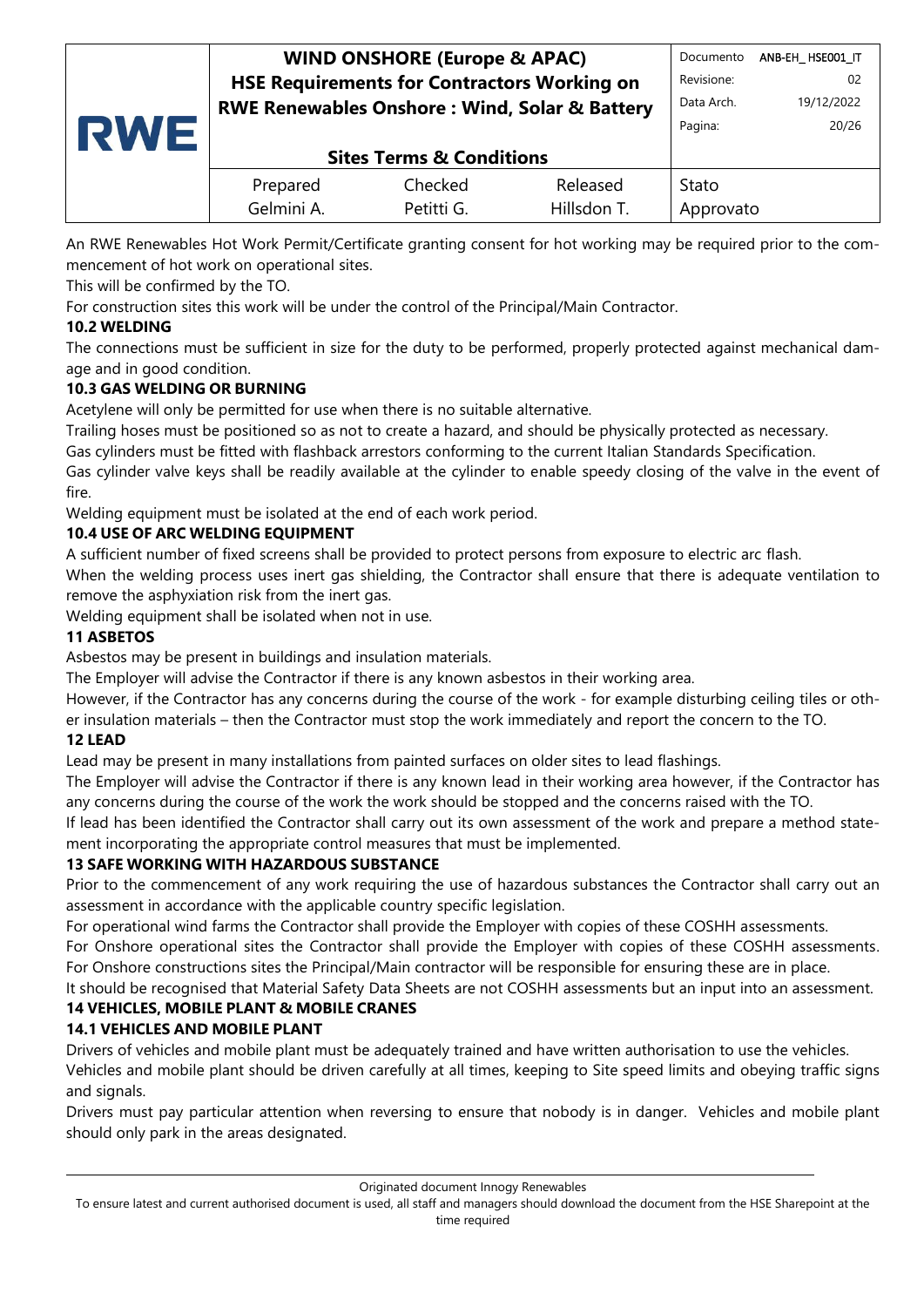| RWE | <b>WIND ONSHORE (Europe &amp; APAC)</b>                  |            |             | Documento  | ANB-EH HSE001 IT |
|-----|----------------------------------------------------------|------------|-------------|------------|------------------|
|     | <b>HSE Requirements for Contractors Working on</b>       |            |             | Revisione: | 02               |
|     | <b>RWE Renewables Onshore: Wind, Solar &amp; Battery</b> |            |             | Data Arch. | 19/12/2022       |
|     |                                                          | Pagina:    | 21/26       |            |                  |
|     | <b>Sites Terms &amp; Conditions</b>                      |            |             |            |                  |
|     | Prepared                                                 | Checked    | Released    | Stato      |                  |
|     | Gelmini A.                                               | Petitti G. | Hillsdon T. | Approvato  |                  |

All mobile plant (including Fork Lift Trucks) shall be fitted with both visual warning (e.g. flashing yellow beacons) and audible warning devices.

The Contractor shall take reasonable steps to ensure unauthorised persons cannot use vehicles and mobile plant.

The Contractor shall ensure that any plant brought to site is regularly inspected maintained and complies with the applicable country specific regulations.

Where vehicles are to be used in the vicinity of overhead power lines the Contractor must not start work until suitable control measures are in place to prevent coming into contact or near the overhead lines.

Country specific guidance shall be followed.

The use of Quad bikes is specifically prohibited.

#### <span id="page-20-0"></span>**14.2 MOBILE CRANES**

No mobile crane, or similar lifting device, may enter the Site without the permission of the TO for operational sites or the Principal/Main Contractor for construction sites.

The Contractor shall ensure that any mobile crane brought on Site - whether owned or hired by the Contractor - has appropriate test certification and reports of thorough examinations and inspections.

Crane drivers, crane supervisors and slingers/signallers shall be trained, competent and have available a certificate of competence issued by recognised training scheme

All certification and reports for the crane and personnel shall be available to the TO on request.

The Contractor shall carry out all work with cranes in accordance with the country specific regulations.

The Contractor shall ensure that all lifting operations are planned before the operation begins.

Such plans will be completed by a competent person to a level of detail commensurate with the complexity, weight etc. of the lifting operation and the associated risks.

The Contractor must at all times ensure that there is sufficient means of communication between both the crane operator and the signaller (banksman).

The signaller must be easily identifiable amongst the other workers (for example the signaller may wear a different coloured hi-vis or helmet).

Particular note should be made of load capacities underground structures – such as tail race and underground pipeline crossings – when planning lifts.

### <span id="page-20-1"></span>**15 CONFINED SPACE**

The TO will advise the Contractor in the Contract of any enclosed work area which is deemed by the Employer to be an actual or potential confined space.

If the Contactor's risk assessment shows that an area is an actual or potential confined space as defined in country specific regulation.

This may include preparation and issue of a permit if the confined space hazard is process derived.

The Contractor shall not enter any confined space without first contacting and obtaining the written permission of the TO for Onshore operational sites.

For construction sites the decision on whether it is a confined space rests with the Principal/Main Contractor.

In some circumstances the confined space may also be covered by the LV or HV Safety rules and the Contractor must ensure that the applicable control documents are in place.

#### <span id="page-20-2"></span>**16 FORESTRY AND ARBORICULTURAL WORK**

Contractors that carryout forestry work must be competent for the work activities including a health and safety accredited management system that covers forestry/arboricultural activities in the scope of the management system.

Contractors that operate forestry machinery (mulcher, forwarders, chainsaws etc.) must have obtained the relevant nationally recognised qualification or competency card.

Supervisors/Managers should hold an appropriate managerial/supervisory qualification.

### <span id="page-20-3"></span>**17 LEGIONELLA LEPTOSPIROSIS AND LYMES DISEASE**

#### Originated document Innogy Renewables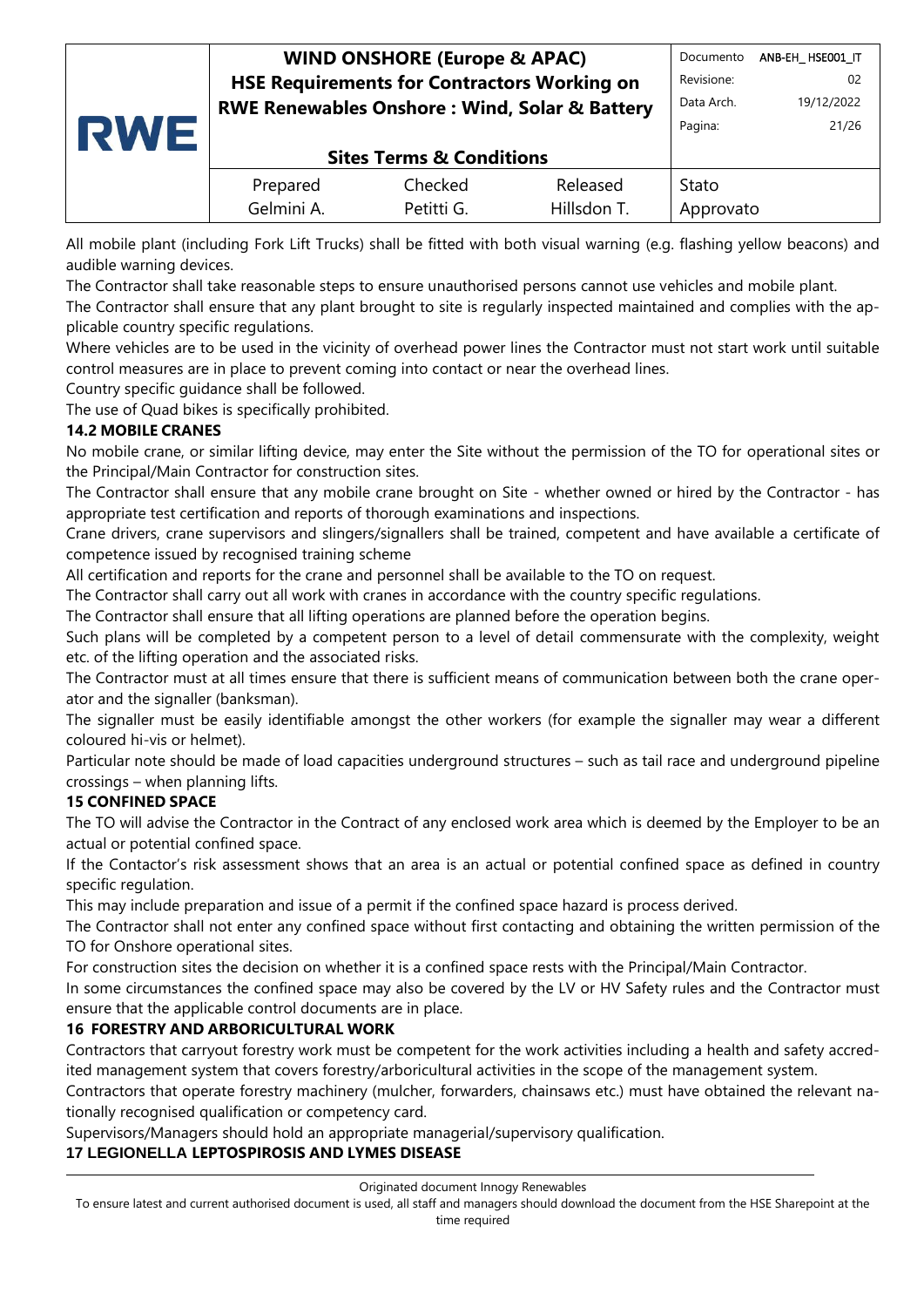| <b>RWE</b> | <b>WIND ONSHORE (Europe &amp; APAC)</b>                  |                                     |             | Documento  | ANB-EH_HSE001_IT |
|------------|----------------------------------------------------------|-------------------------------------|-------------|------------|------------------|
|            | <b>HSE Requirements for Contractors Working on</b>       |                                     |             | Revisione: | 02               |
|            | <b>RWE Renewables Onshore: Wind, Solar &amp; Battery</b> |                                     |             | Data Arch. | 19/12/2022       |
|            |                                                          |                                     |             | Pagina:    | 22/26            |
|            |                                                          | <b>Sites Terms &amp; Conditions</b> |             |            |                  |
|            | Prepared                                                 | Checked                             | Released    | Stato      |                  |
|            | Gelmini A.                                               | Petitti G.                          | Hillsdon T. | Approvato  |                  |

Leptospirosis, also known as "Weil's Disease", is a risk when working in damp conditions with possible rat infestation. Contractors should assess the risk on Site and ensures that site operatives are given appropriate briefing and information on risk management.

In addition, the Contractor assesses the risk for their work activities.

Lyme disease is an infection that can be transmitted through a tick bite.

The Contractor must ensure that site operatives are given appropriate briefing and information on risk management. Legionnaires' disease is a type of pneumonia caused by bacteria. You usually get it by breathing in mist from water that contains the bacteria. Contractors must ensure water systems are designed and installed to ensure country compliance.

### <span id="page-21-0"></span>**18 FLAMMABLE LIQUIDS AND GASES**

Any flammable liquids and gases planned to be brought to, and stored onsite, will be discussed and agreed with the TO.

The Contractor shall provide a suitable storage area and such materials must not be stored anywhere else on the Site. Any such area shall be in accordance with country specific guidance.

These requirements apply to all flammable materials e.g. acetylene, propane, petroleum, diesel fuel.

It is a requirement of the Employer that flashback arresters must be fitted to ALL flammable gas containers.

### <span id="page-21-1"></span>**19 PROTECTIVE EQUIPMENT AND CLOTHING**

The Contractor shall provide, use and maintain personal protective equipment and clothing as deemed necessary from the risk assessment of the work activities planned and with respect to the Employers site rules and other requirements set out in the Contract.

All PPE must comply with the relevant statutory requirements and EN standards.

The following specific requirements apply:

**Open Water** - when working in the vicinity of open water, approved life preserving jackets shall be provided and worn.

### *Minimum PPE - wind turbine:*

When ascending/descending in a wind turbine the following PPE must be worn:

- Full body harness (EN361/EN358)
- Double Twin Tail Lanyard (Shock absorbing EN355)
- Work positioner (EN358)
- Slider (EN353)
- Climbing Hard Hat (EN12492 & EN397) with head torch
- Safety Boots with good ankle support.

*Personal Fall Protection Equipment* – the Employer has the following requirements with regard to PFPE:

• Triple action double locking carabiners (EN362) should be used on all connection points onto the harness such as work restraint and fall arrest lanyards

• Double action single locking carabiners are only permitted when they form part of an existing vertical fall arrest system such as Latchways, Cabloc etc.

• Non-locking or single locking carabiners are not permitted under any circumstances.

### <span id="page-21-2"></span>**20 NOISE**

Although the operation of Onshore sites do not generally generate enough noise to require hearing protection there may be specific tasks during the construction and maintenance of an Onshore site that require hearing protection.

The Contractor shall notify the TO before bringing on to any operational Onshore site any plant or equipment that is likely to significantly increase overall site noise levels. In this situation, a suitable risk assessment shall be carried out and where appropriate, additional controls defined and applied.

### <span id="page-21-3"></span>**21 HIGH PRESSURE WATER WASHING AND STEAM CLEANING**

The Contractor may only use high pressure water washing apparatus with permission of the TO.

To ensure latest and current authorised document is used, all staff and managers should download the document from the HSE Sharepoint at the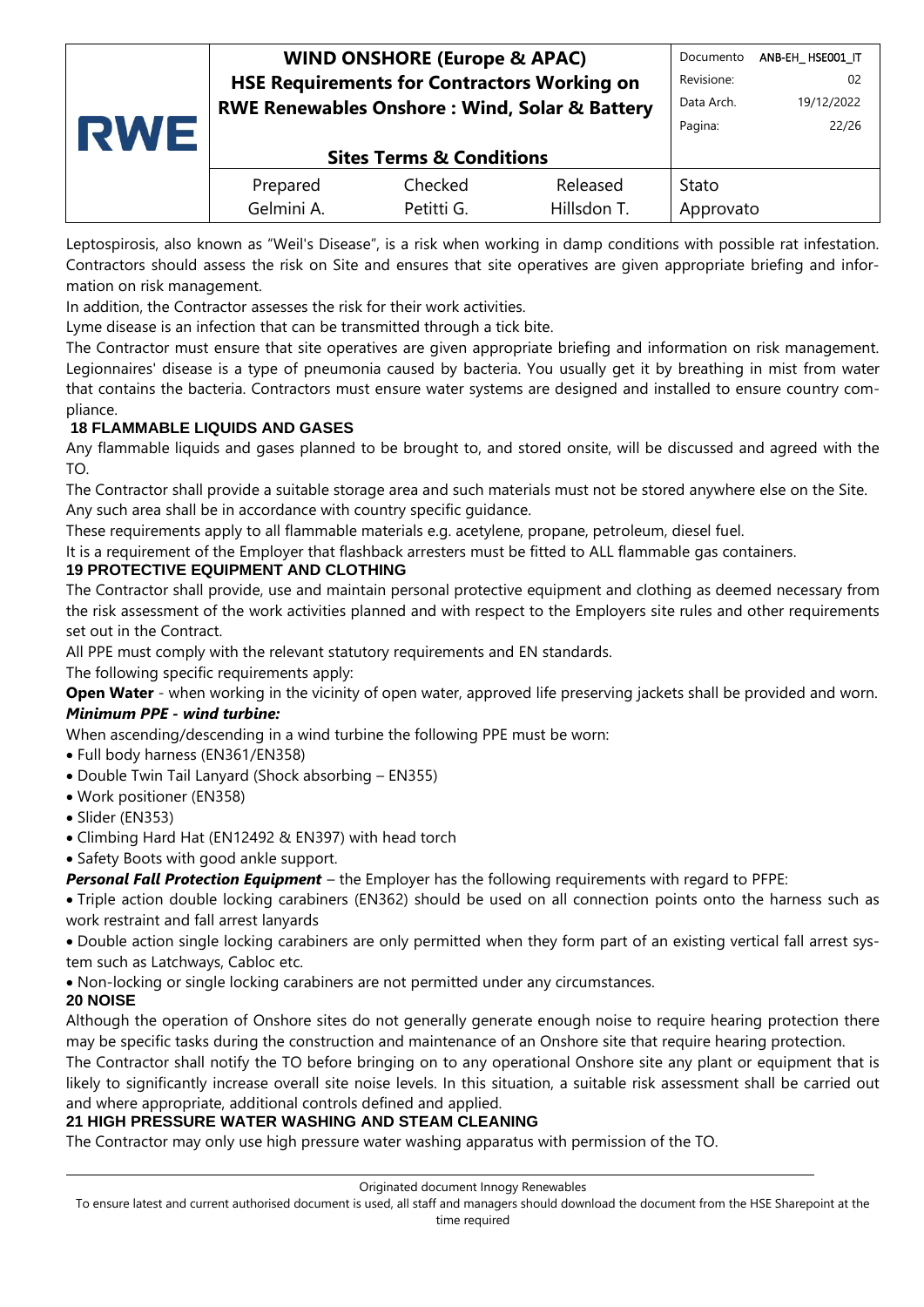| <b>RWE</b> | <b>WIND ONSHORE (Europe &amp; APAC)</b>                  |            |             | Documento  | ANB-EH HSE001 IT |
|------------|----------------------------------------------------------|------------|-------------|------------|------------------|
|            | <b>HSE Requirements for Contractors Working on</b>       |            |             | Revisione: | 02               |
|            | <b>RWE Renewables Onshore: Wind, Solar &amp; Battery</b> |            |             | Data Arch. | 19/12/2022       |
|            |                                                          | Pagina:    | 23/26       |            |                  |
|            | <b>Sites Terms &amp; Conditions</b>                      |            |             |            |                  |
|            | Prepared                                                 | Checked    | Released    | Stato      |                  |
|            | Gelmini A.                                               | Petitti G. | Hillsdon T. | Approvato  |                  |

The Contractor must have available for inspection by the TO records of operator training and certification for the proof testing of pressurised equipment.

Protective measures such as personal protective equipment, screens and barriers shall be detailed in the relevant risk assessment/method statement.

Waste water from such activities shall be controlled in line with local Site procedures.

### <span id="page-22-0"></span>**22 HIGH VOLTAGE ENCLOSURES**

**Ladders, long objects and cranes must not be used in the vicinity of, or transported close to, exposed high voltage electrical conductors without consultation with the TO.**

Within areas containing exposed high voltage conductors, metal measuring tapes shall only be used when authorised in writing by the TO.

### <span id="page-22-1"></span>**23 FIRE**

The Contractor shall ensure that they and their employees are familiar with local fire procedures on site and ensure that its personnel are suitably instructed as to the content as outlined in the employers / site induction defined in section 2.9.

Unless otherwise agreed, the Main/Principal Contractor on a site/premises, shall be responsible for ensuring that the fire risk assessment is completed. The Contractor shall provide any mitigation measures that are detailed in the fire risk assessment.

All heaters must be of intrinsically safe design.

Flammable materials necessary for working shall be kept to a minimum and shall be stored in suitable areas and in such conditions as approved by the TO.

No fires shall be lit on site without the express permission of the TO.

All fire points, access routes and roadways must be kept clear of obstruction at all times.

Where it may be necessary to cause temporary obstruction for the purposes of carrying out the work, this shall be discussed and agreed with the TO.

N.B. All contractors working within a wind turbine must hold an in date GWO Fire Awareness certificate.

### <span id="page-22-2"></span>**24 CONTRACTORS QUERIES**

Contractor queries should be directed to the TO.

Originated document Innogy Renewables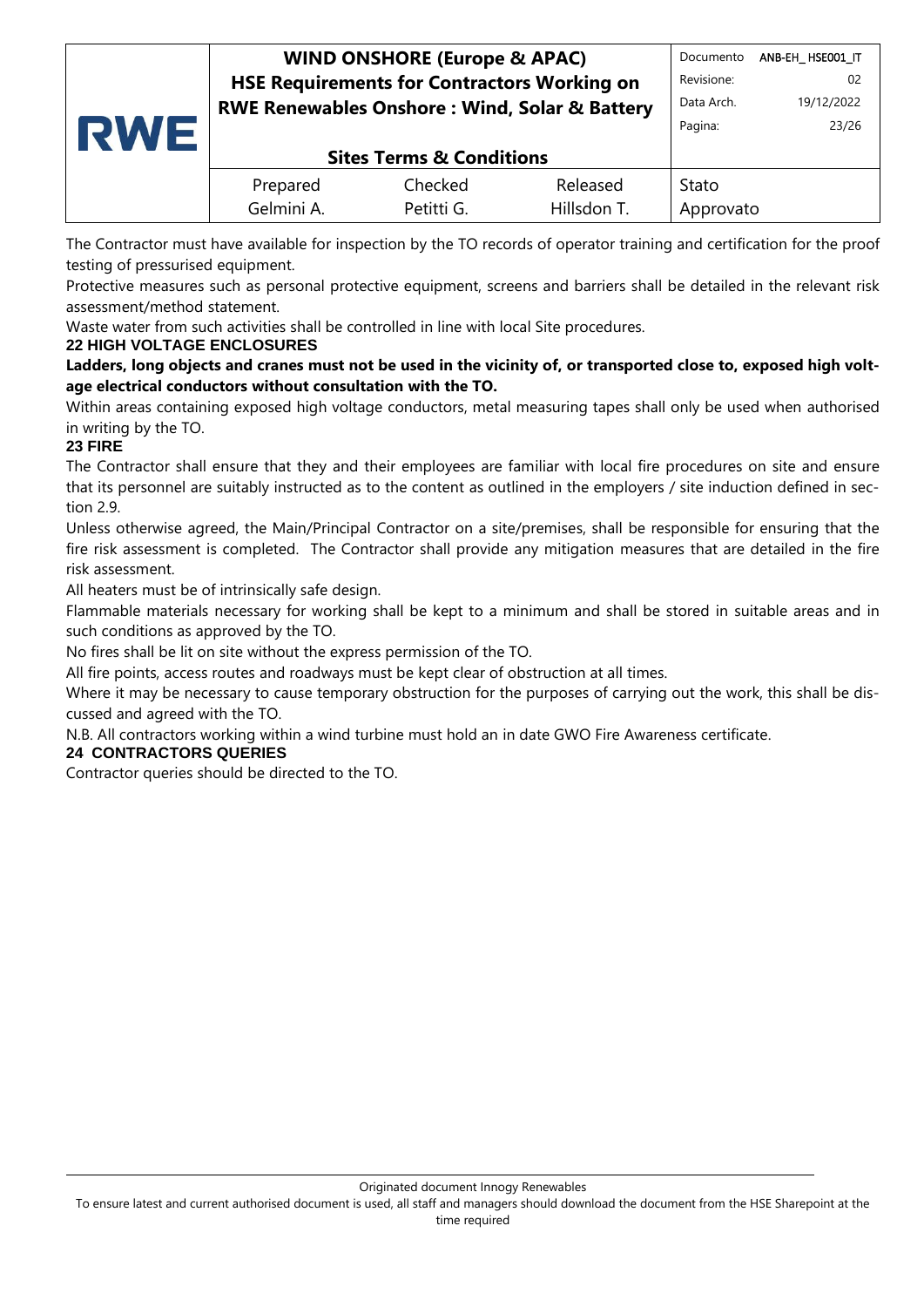| <b>RWE</b> | <b>WIND ONSHORE (Europe &amp; APAC)</b>                  |            |             | Documento  | ANB-EH HSE001 IT |
|------------|----------------------------------------------------------|------------|-------------|------------|------------------|
|            | <b>HSE Requirements for Contractors Working on</b>       |            |             | Revisione: | 02               |
|            | <b>RWE Renewables Onshore: Wind, Solar &amp; Battery</b> |            |             | Data Arch. | 19/12/2022       |
|            |                                                          |            |             | Pagina:    | 24/26            |
|            | <b>Sites Terms &amp; Conditions</b>                      |            |             |            |                  |
|            | Prepared                                                 | Checked    | Released    | Stato      |                  |
|            | Gelmini A.                                               | Petitti G. | Hillsdon T. | Approvato  |                  |

### **GENERAL SAFETY REQUIREMENTS**

- 1. Comply with instructions, site rules and site safety signs
- 2. Report anything that seems unsafe
- 3. Wear appropriate Personal Protective Equipment
- 4. Keep your work area tidy and clean up when finished
- 5. Use the correct tools and use them safely
- 6. Report accidents and near misses
- 7. Think of the safety of others as well as your own
- 8. Do not take chances. IF IN DOUBT ASK
- 9. Do not interfere with plant or apparatus
- 10. Do not bring any hazardous substance or material on to site without permission
- 11. Do not remove flooring or gratings without permission
- 12. Do not ride on vehicles that are not designed to carry passengers
- 13. Do not park vehicles in unauthorised areas

To ensure latest and current authorised document is used, all staff and managers should download the document from the HSE Sharepoint at the time required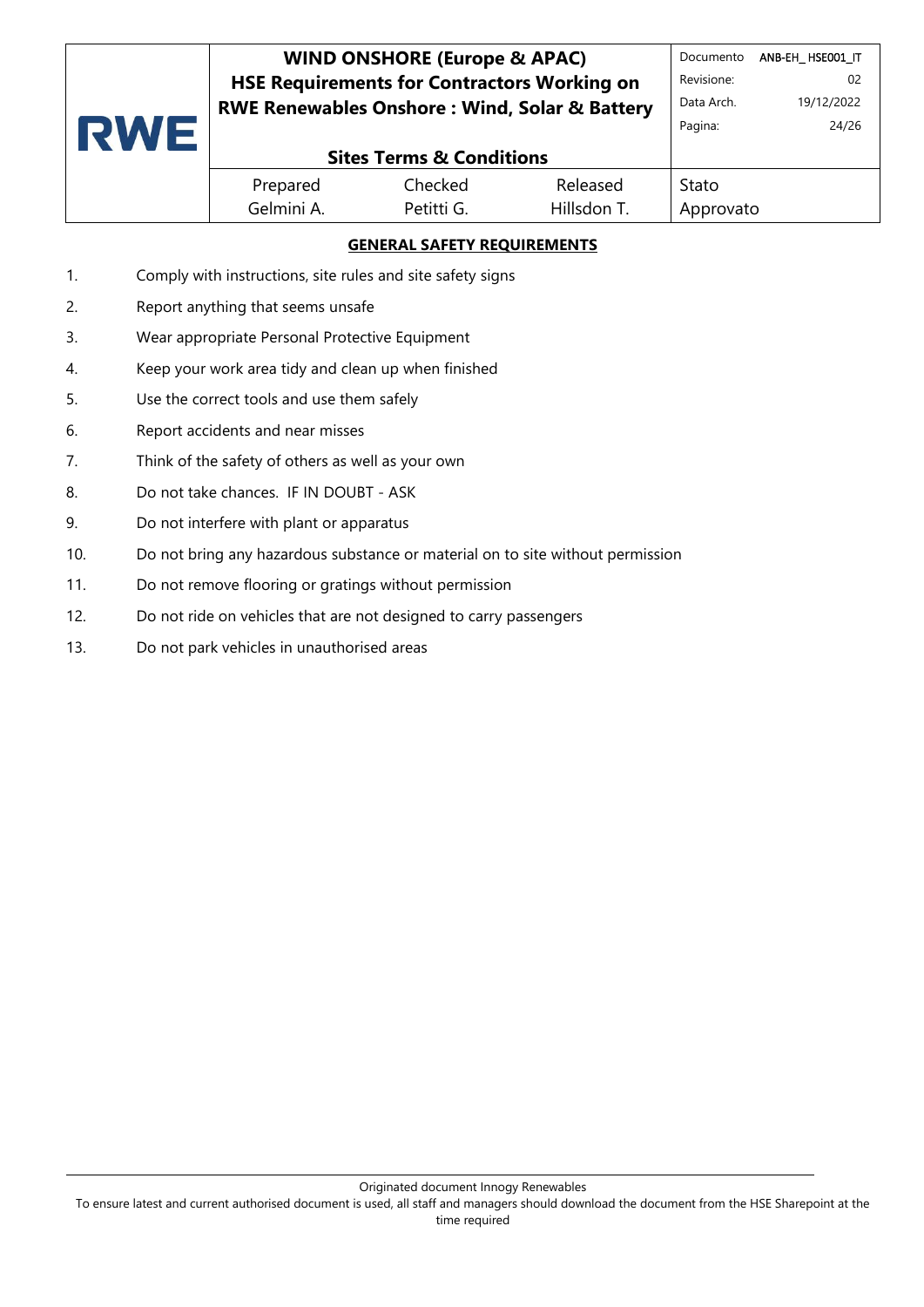| <b>RWE</b>               | <b>WIND ONSHORE (Europe &amp; APAC)</b><br><b>HSE Requirements for Contractors Working on</b><br>RWE Renewables Onshore: Wind, Solar & Battery |            |             | Documento<br>Revisione:<br>Data Arch.<br>Pagina: | ANB-EH HSEO01 IT<br>02<br>19/12/2022<br>25/26 |
|--------------------------|------------------------------------------------------------------------------------------------------------------------------------------------|------------|-------------|--------------------------------------------------|-----------------------------------------------|
|                          | <b>Sites Terms &amp; Conditions</b>                                                                                                            |            |             |                                                  |                                               |
|                          | Prepared                                                                                                                                       | Checked    | Released    | Stato                                            |                                               |
|                          | Gelmini A.                                                                                                                                     | Petitti G. | Hillsdon T. | Approvato                                        |                                               |
| <b>CONTRACTOR'S COPY</b> |                                                                                                                                                |            |             |                                                  |                                               |

RWE Renewables Onshore Europe & APAC H&S REQUIREMENTS FOR CONTRACTORS ON RWE RENEWABLES ONSHORE EUROPE & APAC SITES & PREMISES

RECEIPT

Contract Number and Description:

..............................................................................................................................

Location:

...........................................................

The TO for the Contract is:

...........................................................

|--|

The TO for the Contract is:

...........................................................

If, for any reason, he is not available, you should contact: